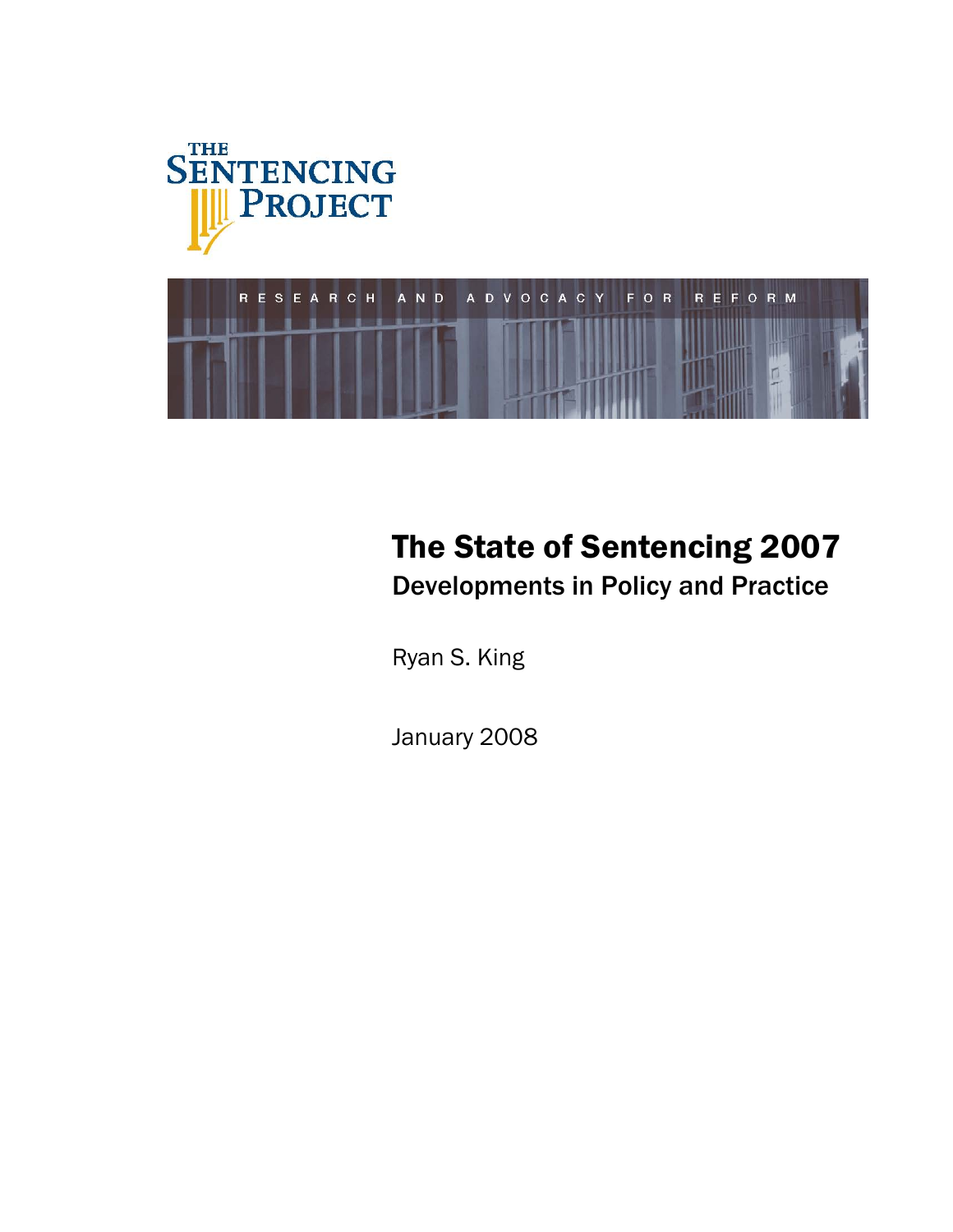

For further information:

The Sentencing Project 514 10th St. NW Suite 1000 Washington, D.C. 20004 (202) 628-0871 [www.sentencingproject.org](http://www.sentencingproject.org/) This report was written by Ryan S. King, Policy Analyst, of The Sentencing Project, with research assistance from Abbey Marshak.

The Sentencing Project is a national non-profit organization engaged in research and advocacy on criminal justice policy issues. Support for the organization has been provided by the Morton K. and Jane Blaustein Foundation, Ford Foundation, Gimbel Foundation, Herb Block Foundation, JEHT Foundation, Jewish Funds for Justice, Open Society Institute, Public Welfare Foundation, an Anonymous Donor at Rockefeller Philanthropy Advisors, Sandler Family Supporting Foundation, The Starfish Group, Wallace Global Fund, and individual contributors.

The Sentencing Project works for a fair and effective criminal justice system by promoting reforms in sentencing law and practice and alternatives to incarceration. To these ends, it seeks to recast the public debate on crime and punishment.

Copyright © 2008 by The Sentencing Project. Reproduction of this document in full or part in print or electronic format only by permission of The Sentencing Project.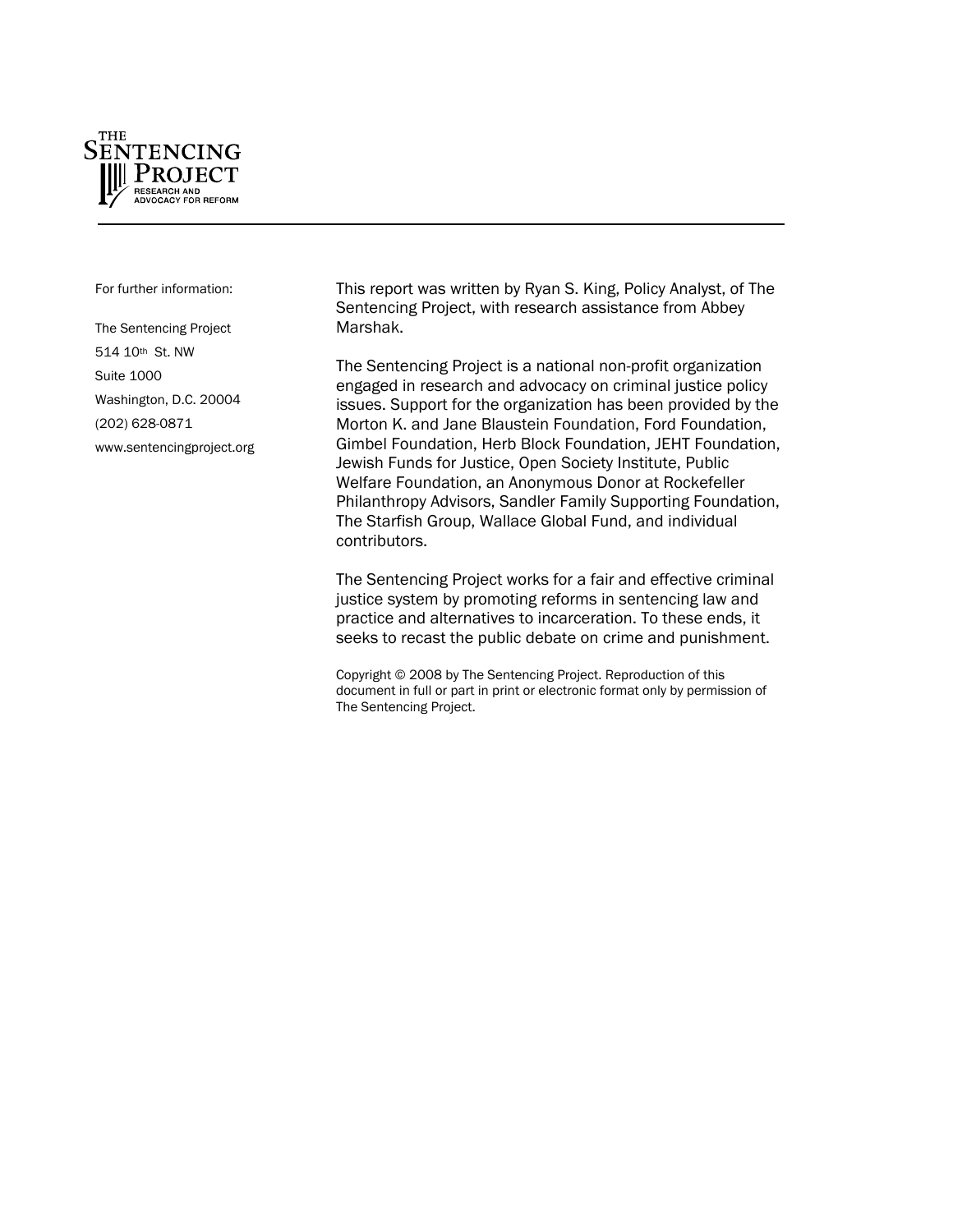# **OVERVIEW**

-

n recent years, "tough on crime" policies that previously dominated the criminal justice legislative agenda have ceded ground to a more balanced consideration of how states can most effectively allocate resources to maximize public safety.<sup>[1](#page-2-0)</sup> Many states are facing a moment of reckoning in which the fiscal cost of past policies now threatens to affect vital state services. Thus, legislative efforts to address prison overcrowding, reform parole and probation supervision, expand drug sentencing diversion, and establish reentry assistance are playing a role in shaping the criminal justice agenda. Although legislative sessions seldom close without some penalty enhancements being added to the criminal code, the tone and focus of many state legislative bodies has demonstrably shifted and, as a result, there is increasing opportunity for reform. I

This report highlights a number of important criminal justice policy developments that occurred at the state level during [2](#page-2-1)007.<sup>2</sup> These include:

- Nine states created oversight committees or task forces to address sentencing laws, prison overcrowding, indigent defense, and /or the provision of reentry services;
- Two states reformed mandatory sentencing enhancement provisions, while three states introduced substantial reform proposals to mandatory sentencing provisions for drug offenses that passed one or both houses in the legislature;
- New Jersey repealed its death penalty and replaced it with life in prison without the possibility of parole;
- Seven states amended parole policies and enhanced reentry preparation;
- Four states reformed criminal justice policies pertaining to juveniles; these include changing the age of majority for the purposes of criminal sentencing and addressing clemency practices for persons sentenced as an adult for a crime committed as a juvenile;
- Three states modified "Romeo and Juliet" provisions of sexual offense laws.

<span id="page-2-0"></span><sup>1</sup> Ryan S. King, *Changing Direction? State Sentencing Reforms 2004-2006*, 2007, The Sentencing Project; Ryan S. King and Marc Mauer, *State Sentencing and Corrections Policy in an Era of Fiscal Restraint*, 2002, The Sentencing Project; Judith A. Greene, *Positive Trends in State-Level Sentencing and Corrections Policy*, 2003, Families Against Mandatory Minimums; Daniel F. Wilhelm and Nicholas R. Turner, *Is the Budget Crisis Changing the Way We Look at Sentencing and Incarceration?*, 2002, Vera Institute of Justice.

<span id="page-2-1"></span> $2$  This report is not intended to be an exhaustive collection of state criminal justice legislation and policy reforms implemented during 2007. Rather, it is meant to highlight selected legislative and policy developments that address critical challenges related to criminal justice.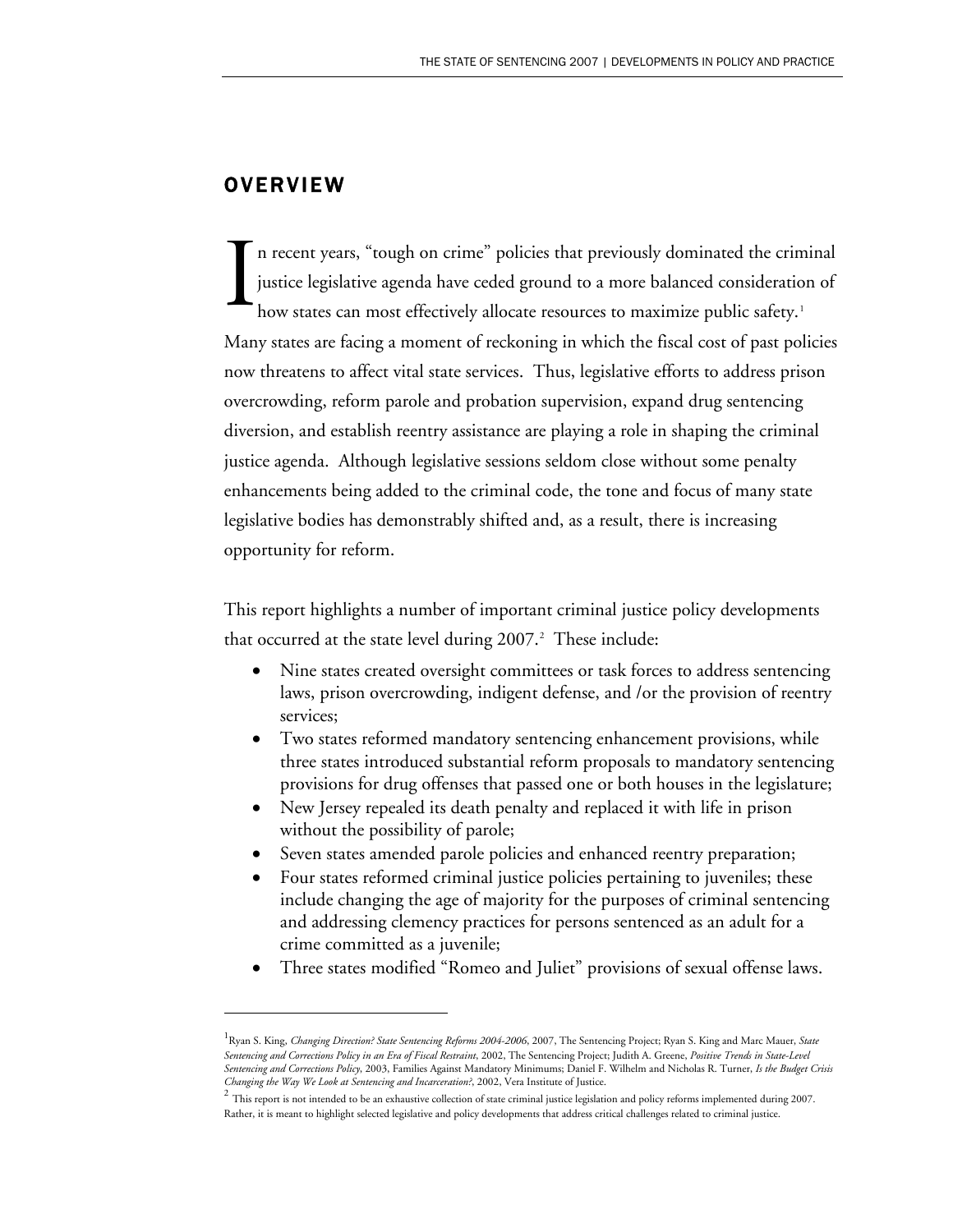| <b>STATE</b>       | <b>REFORM</b>                                                                                  |
|--------------------|------------------------------------------------------------------------------------------------|
| <b>ARKANSAS</b>    | Continued use of the Emergency Powers Act of 2003 to relieve crowding                          |
| <b>CALIFORNIA</b>  | (1) Expanded early release program in local jails; (2) implemented "earned discharge"          |
|                    | program for certain persons on parole; (3) expanded reentry assistance; (4) restructured       |
|                    | juvenile justice system                                                                        |
| <b>COLORADO</b>    | (1) Created commission to evaluate sentencing policy; (2) established Juvenile Clemency        |
|                    | <b>Board</b>                                                                                   |
| <b>CONNECTICUT</b> | (1) Changed statutory threshold for adult status; (2) modified age limits for consensual sex   |
|                    | between teenagers                                                                              |
| <b>FLORIDA</b>     | Modified age limits for consensual sex between teenagers                                       |
| <b>HAWAII</b>      | (1) Expanded reentry programs; (2) expanded rehabilitation resources in prisons                |
| <b>INDIANA</b>     | Modified age limits for consensual sex between teenagers                                       |
| <b>LOUISIANA</b>   | (1) Established Louisiana Public Defender Board; (2) expanded substance abuse treatment        |
|                    | in prisons                                                                                     |
| <b>MAINE</b>       | Established committee to study sentencing practices                                            |
| <b>MARYLAND</b>    | Reformed mandatory minimum provisions by restoring parole eligibility for certain offenses     |
| <b>NEVADA</b>      | (1) Created commission to evaluate sentencing policy; (2) repealed mandatory sentencing        |
|                    | enhancements for certain offenses; (3) expanded "good time" eligibility, implemented           |
|                    | intermediate sanctions for supervision violations; (4) reclassified jail capacity requirements |
| <b>NEW JERSEY</b>  | Repealed death penalty                                                                         |
| <b>NEW MEXICO</b>  | Funded sentencing commission studies                                                           |
| <b>OKLAHOMA</b>    | Established committees to monitor state reentry programs                                       |
| PENNSYLVANIA       | Directed Sentencing Commission to study effectiveness of mandatory minimum sentences           |
| RHODE ISLAND       | Changed statutory threshold for adult status (ultimately repealed)                             |
| <b>WASHINGTON</b>  | <b>Expanded reentry services</b>                                                               |
| <b>WISCONSIN</b>   | (1) Established task force to study racial disparity in the justice system; (2) expanded       |
|                    | substance abuse treatment options to reduce sentence length                                    |

## Key Criminal Justice Legislation Introduced in 2007

| <b>STATE</b>      | <b>REFORM</b>                                                                             |
|-------------------|-------------------------------------------------------------------------------------------|
| <b>CALIFORNIA</b> | Senate voted to establish a state sentencing commission                                   |
| <b>DELAWARE</b>   | House voted to repeal mandatory minimums for certain drug offenses                        |
| <b>ILLINOIS</b>   | House voted to create a task force to study impact of drug free zones on racial disparity |
| <b>KANSAS</b>     | Senate voted to establish a committee to study sentencing practices                       |
| MARYLAND          | House and Senate voted to restore parole for certain drug offenses                        |
| RHODE ISLAND      | House and Senate voted to repeal or reduce mandatory minimum sentences for certain        |
|                   | drug offenses                                                                             |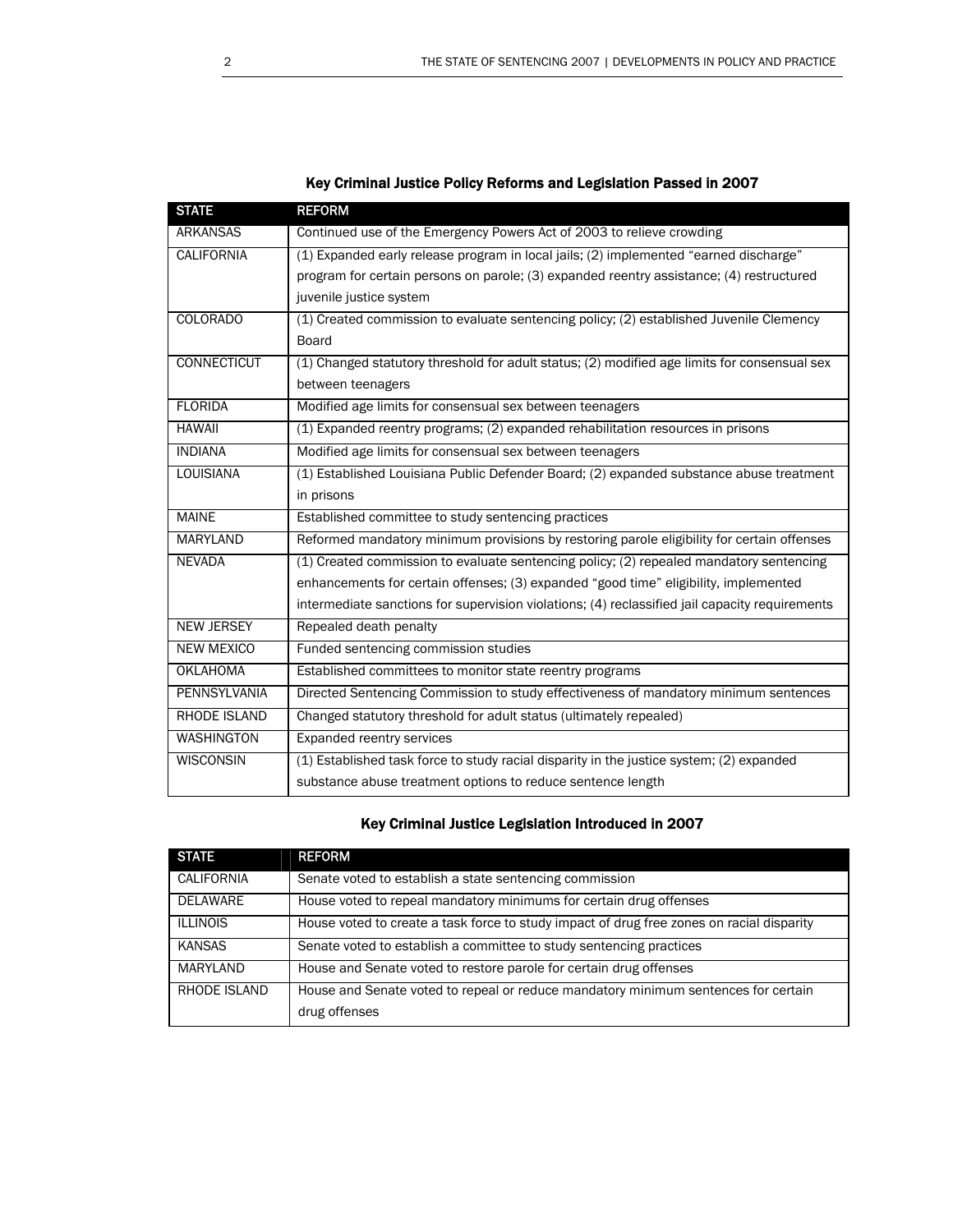# OVERSIGHT COMMITTEES

The most common developments in 2007 were efforts to establish oversight mechanisms for the criminal justice system through legislation, resolutions, and executive orders. The committees established by these policies are charged with examining the conditions of crime and punishment within a state, conducting analysis, and making recommendations for improvement.

#### Colorado – Created Commission to Evaluate Sentencing Policy

HB 1358 established a criminal justice oversight committee, the Colorado Commission on Criminal and Juvenile Justice, to review sentencing guidelines and annually present recommendations to the three branches of state government. The legislature concluded,

> "[i]t is in the best interest of the public to engage in a comprehensive evidence-based analysis of the circumstances and characteristics of the offenders being sentenced to the Department of Corrections, the alternatives to incarceration, the effectiveness of prevention programs, and the effectiveness of the criminal code and sentencing laws in securing public safety."

The Commission, comprised of 26 appointed experts ranging from public defenders to Department of Corrections representatives, is charged with conducting an analysis of current sentencing practices and investigating alternatives to incarceration with the dual mission of reducing recidivism and ensuring that criminal justice resources are allocated effectively.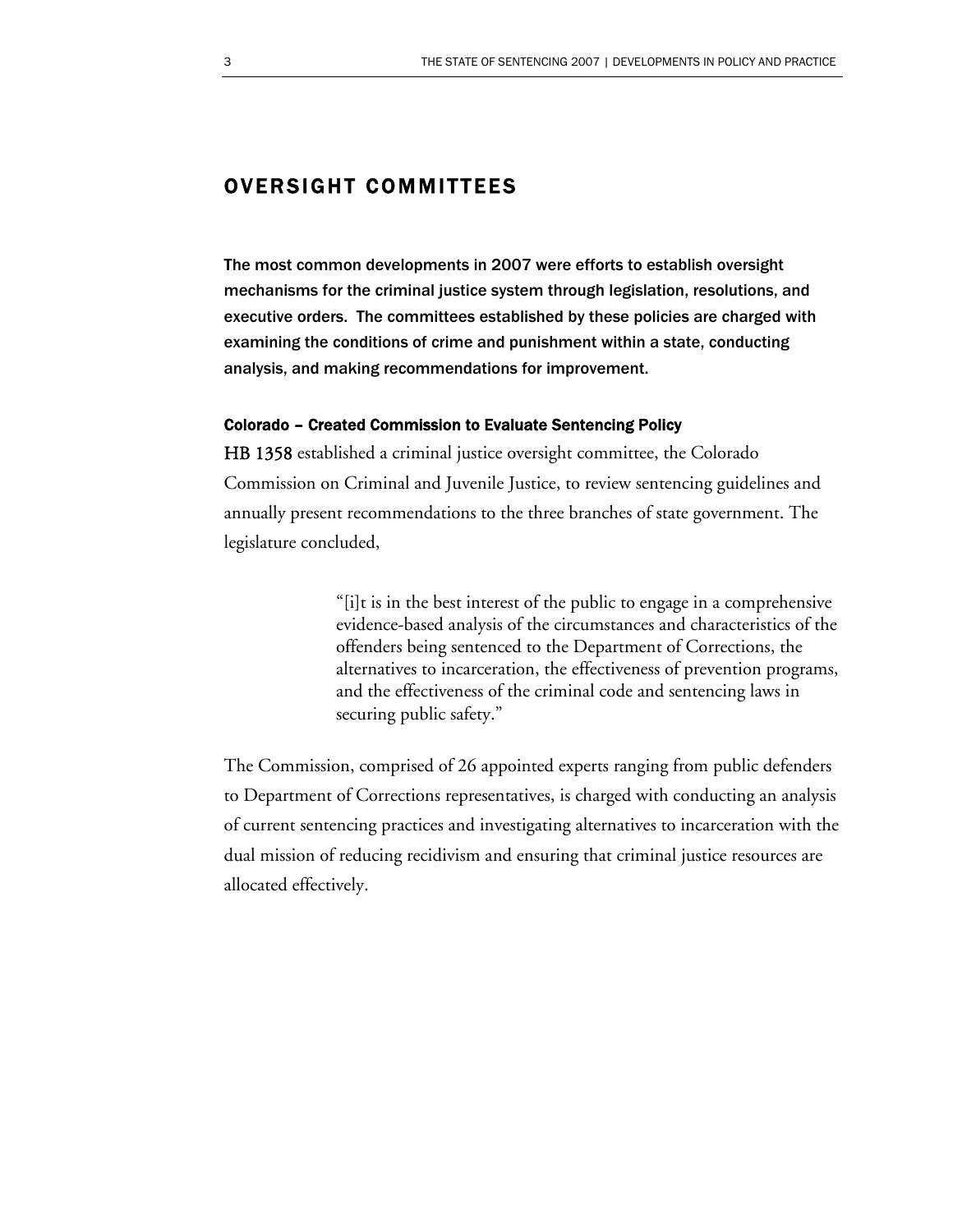#### Nevada – Created Commission to Evaluate Sentencing Policy

With the passage of AB 508, Nevada established an Advisory Commission on the Administration of Justice to evaluate the effectiveness of sentencing policy. More specifically, the committee will examine the consequences of mandatory minimum sentences for illegal substances, the effectiveness of these sentences in meeting intended goals, the operations of the Department of Corrections and State Board of Parole Officers, and the conditions of new specialty court models. It will also analyze the juvenile justice system, with the ultimate goal of identifying strategies to reduce recidivism. The commission is comprised of representatives from throughout the criminal justice community. These include a representative of the Supreme Court of Nevada, an advocate for incarcerated people, and a member of the State Board of Parole Commissioners. The commission will meet at least once every three months and submit its recommendations to the legislature at least every two years.

Other oversight committees were created in response to high recidivism rates. While their findings sometimes parallel the sentencing policy commissions, their mission and approach to research differs.

#### Oklahoma – Established Committees to Monitor State Reentry Programs

With the passage of HB 2101, Oklahoma sought to address the challenges of reentry and recidivism in the state. The bill established two committees, the Reentry Policy Council to ensure that reentry initiatives achieve the intended goal of easing transition back into the community; and the Transformational Justice Interagency Task Force, to identify best practices in reentry and to coordinate and encourage faith-based and community-based programs. The Reentry Policy Council will review corrections policies related to release, identify gaps in the provision of reentry services, and recommend necessary reforms. The Transformational Justice Interagency Task Force is charged with establishing benchmarks to reduce the recidivism rate, coordinate the different agencies involved in reentry programming, link pre- and post-release services, and encourage the use of family-based treatment centers.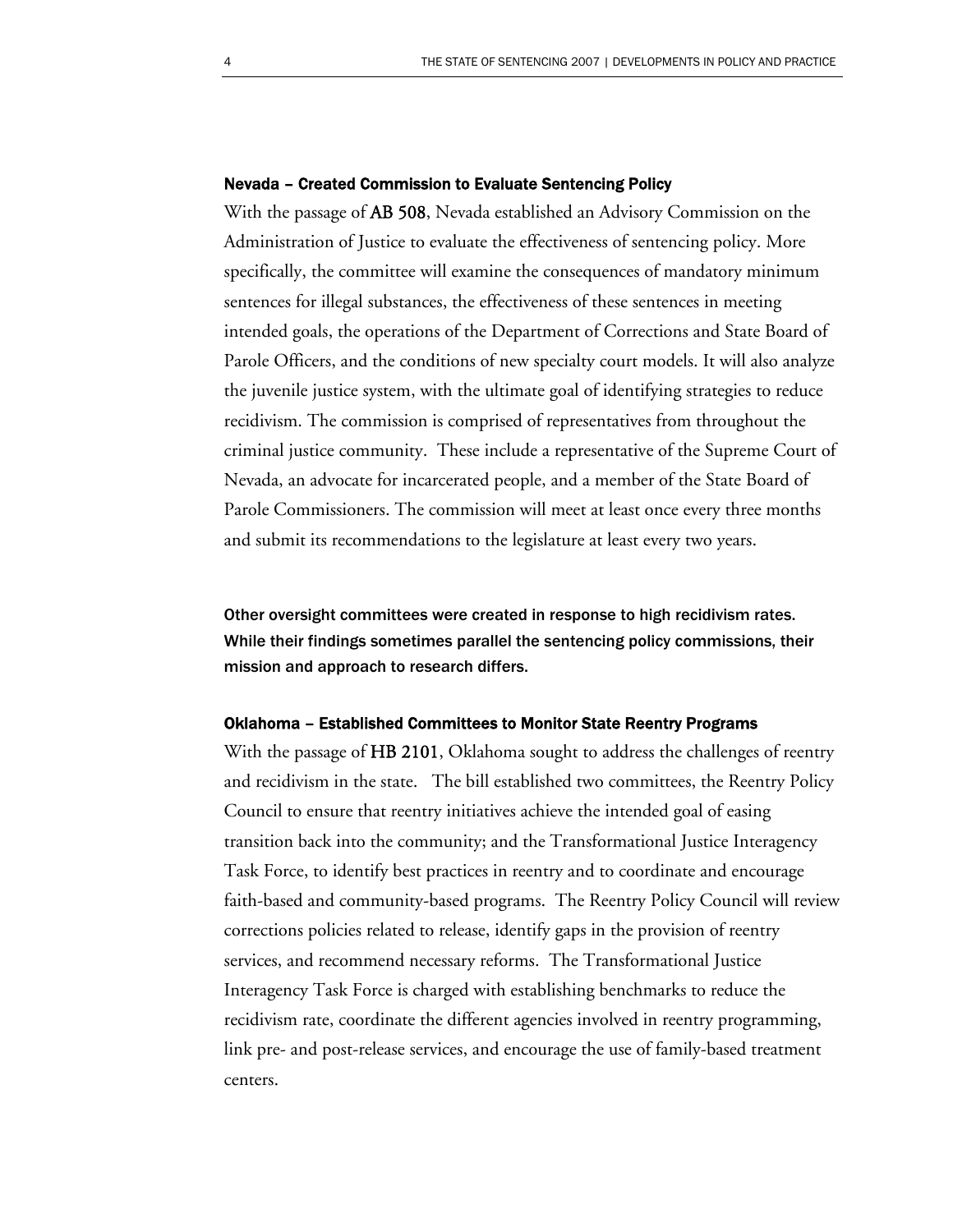Additionally, two permanent funds were established with the act. The first, the Reintegration of Inmates Revolving Fund will support faith-based reentry programs through government grants. This part of the bill has been contentious and one state legislator has asked the state attorney general to investigate whether a provision earmarking funds for faith-based organizations can pass constitutional muster. The second fund, the Transformational Justice Revolving Fund, awards bonuses to correctional officers who have demonstrated improved recidivism rates.

Finally, some oversight committees were created to evaluate specific problems within states' criminal justice systems. Examples included:

#### Louisiana – Established Louisiana Public Defender Board

In the wake of Hurricane Katrina, increased attention was paid to fundamental failings in the Louisiana criminal court system. One of the most noteworthy was an overworked, underfunded, and largely ineffective public defender system. As an initial step intended to address long-standing problems in the public provision of counsel, HB 436 creates the Louisiana Public Defender Board, which supersedes the Louisiana Indigent Defense Assistance Board in exercising regulatory and supervisory authority over the state public defender system. The Board will create 11 public defender service regions that will coordinate assistance delivery to their constituency. Each region will be managed by a district public defender. The legislation improves the statewide organization of the public defender system that had been lacking in the prior system.

#### New Mexico – Funded Sentencing Commission Studies

SB 611 awarded \$50,000 each for two studies by the sentencing commission. The first examines evidence of bias-based policing throughout the state. The second study will survey parole participants and examine gender-specific parole models in order to recommend best practices for the state.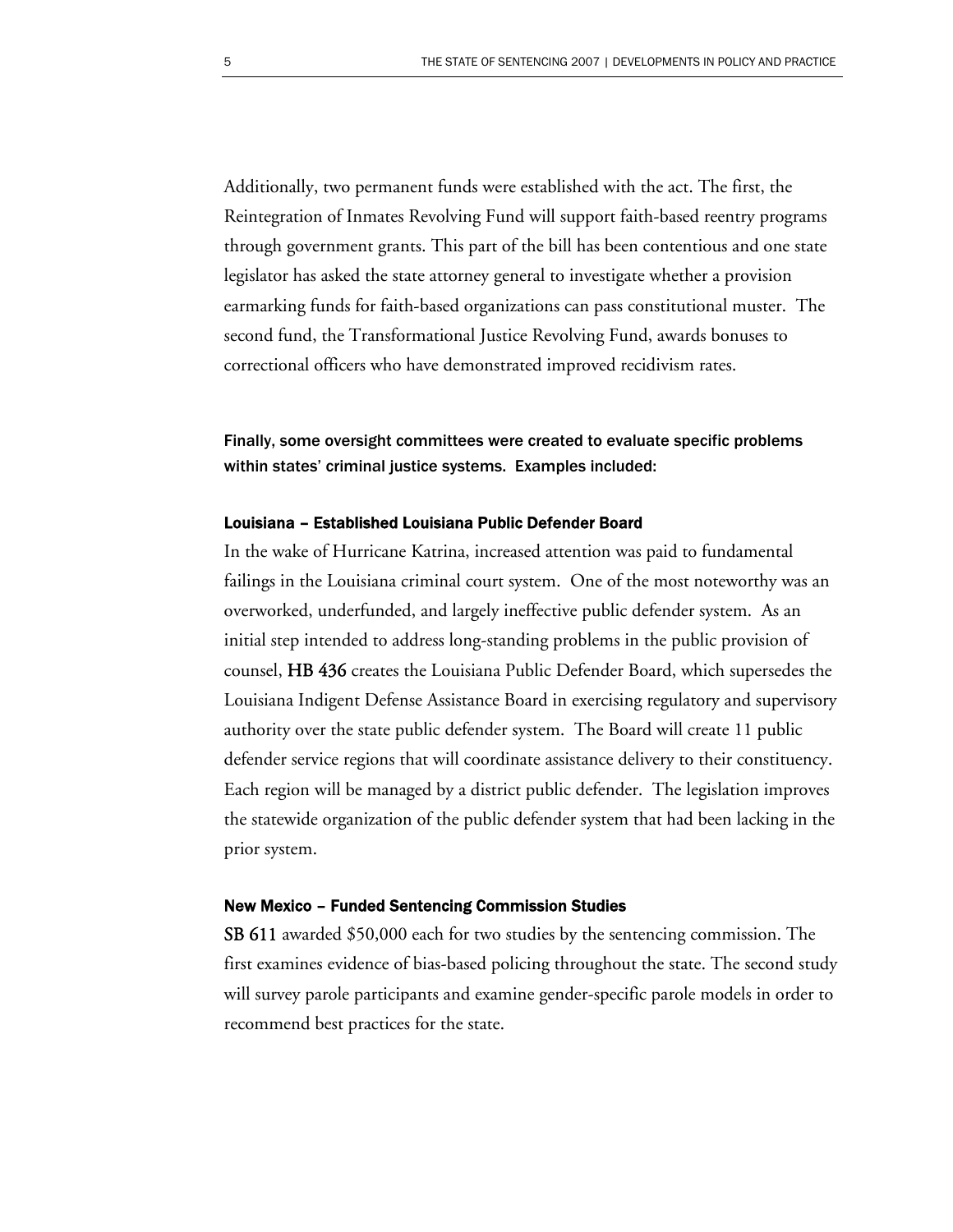## Pennsylvania – Directed Sentencing Commission to Study Effectiveness of Mandatory Minimum Sentences

HR 12 instructed the Pennsylvania Sentencing Commission to analyze the commonwealth's use of mandatory minimum sentences and measure its impact on recidivism, cost-efficiency, and fairness in sentencing. The Pennsylvania House noted that mandatory minimum sentences "significantly increase the cost of corrections" by expanding the prison population, yet there remains a dearth of knowledge regarding their overall effect on crime rates. The House expressed further concern that the impact of mandatory minimum sentencing alters dynamics in the courthouse by reducing judicial discretion, increasing the likelihood of plea bargains, and rendering some individuals ineligible for certain rehabilitation programs in prison. The study is expected to be completed within two years and will include recommended reforms.

#### Wisconsin – Established Task Force to Study Racial Disparity in the Justice System

African Americans in Wisconsin are incarcerated at 11 times the rate of whites, the fifth largest disparity in the country. In response to a 2007 report documenting substantial racial disparities in incarceration rates among youth, Governor Jim Doyle issued **Executive Order 189**, creating the "Commission on Reducing Racial Disparities in the Wisconsin Justice System." The commission is tasked with determining if racial discrimination exists at any stage in the criminal justice system and to recommend measures to reduce any unwarranted disparities. The Commission is set to report its recommendations in January 2008.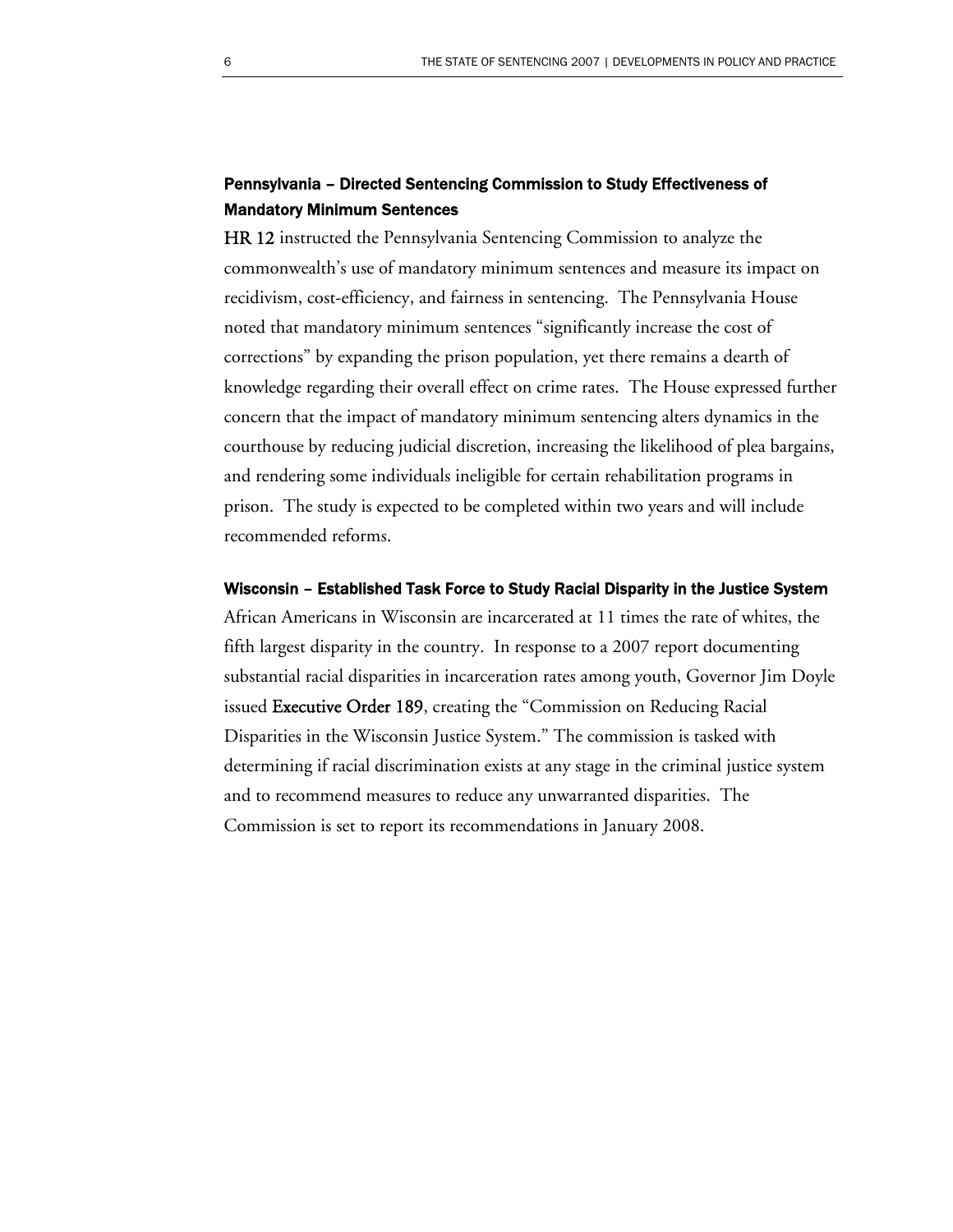The following are examples of legislative action taken in the wake of recommendations from a prior oversight commission. Both use grants as a means to fund new initiatives.

#### Maine – Established Committee to Study Sentencing Practices

With the passage of LD 1895, the Maine legislature adopted the recommendations of the "Corrections Alternative Advisory Committee." Included in the bill is the establishment of community-based criminal justice planning committees, which are intended to coordinate and monitor community corrections activities at the county level. The law also established the "State Sentencing and Corrections Practices Coordinating Council" to study and promote evidence-based sentencing practices that balance the need for punishment, rehabilitation, and the protection of public safety. Finally, the Community Corrections Fund was established to provide funding to create and implement community corrections programs, and the Community Corrections Incentive Fund was created to allocate grants for programs focused on reducing recidivism.

#### Washington – Expanded Reentry Services

In 2006, the Washington legislature created the "Joint Task Force on Offenders Programs, Sentencing, and Supervision" to review state sentencing and community supervision programs' impact on rehabilitation, public safety, and recidivism, and to identify strategies for improvement. SB 6157, a comprehensive criminal justice bill passed in 2007, incorporates some of these recommendations by addressing five key areas related to reducing recidivism. First, the bill requires that each county perform an inventory of its available reentry services. It also sets up a pilot program, the Community Transition Coordination Network Program, in four counties to connect reentering people to community resources. Next, the bill requires that an individual reentry plan be developed for each incarcerated person to identify necessary areas of assistance, and that s/he be returned to their county of origin upon release. The third section of the bill mandates a review of work release programs to determine best practices, the establishment of community justice centers, equitable distribution of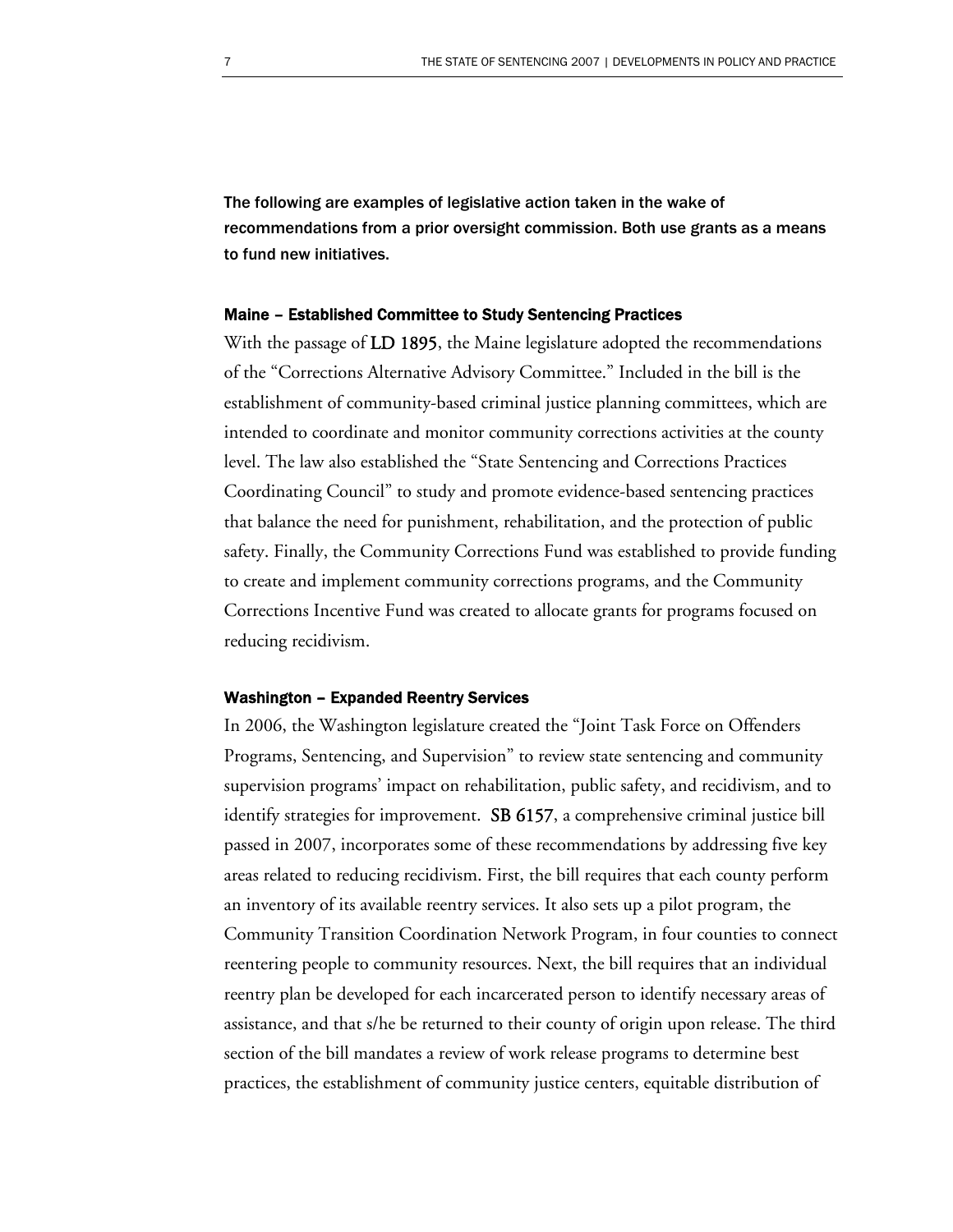programs throughout the state, a review of qualifications for early release from prison, and the creation of a legislative task force to review programs' progress. The fourth section of the bill increases educational opportunities within facilities by requiring the Department of Corrections to pay for GED and high school graduation programs and ensuring that post-secondary programs exist for incarcerated people who are able to pay. Finally, the bill addresses housing upon release from prison by limiting civil liability for landlords who rent to persons with a prior felony conviction and establishing two pilot programs to provide transitional supportive housing accompanied by other reentry services.

The following pieces of legislation represent noteworthy bills that were not passed into law, but warrant attention as they present potential areas of future legislative activity.

#### California – Senate, House Voted to Establish State Sentencing Commission

With the passage of the "Three-Strikes" law in 1994 and other "tough on crime" sentencing legislation, California's incarcerated population has grown to almost double its capacity, with an expected 30% increase in the next 20 years to over 225,000. Insufficient health care and abysmal conditions have resulted in repeated reprimands of the Department of Corrections and Rehabilitation by government officials and independent observers, as well as the intervention of federal courts. Thus, this year's legislative session was active with criminal justice legislation. In response to the state's prison overcrowding, Governor Arnold Schwarzenegger proposed the creation of a state sentencing commission to review California's criminal sentencing code and identify potential areas of reform. SB 110, as passed in the Senate, would have established a California Sentencing Commission chaired by the Chief Justice of the California Supreme Court to create sentencing recommendations for various offenses. The committee would have served as a resource center for the study and analysis of sentencing policy and would be charged with measuring the effectiveness of sentences imposed while also examining the presence of inequities and discrimination in sentencing. Meanwhile, AB 160, as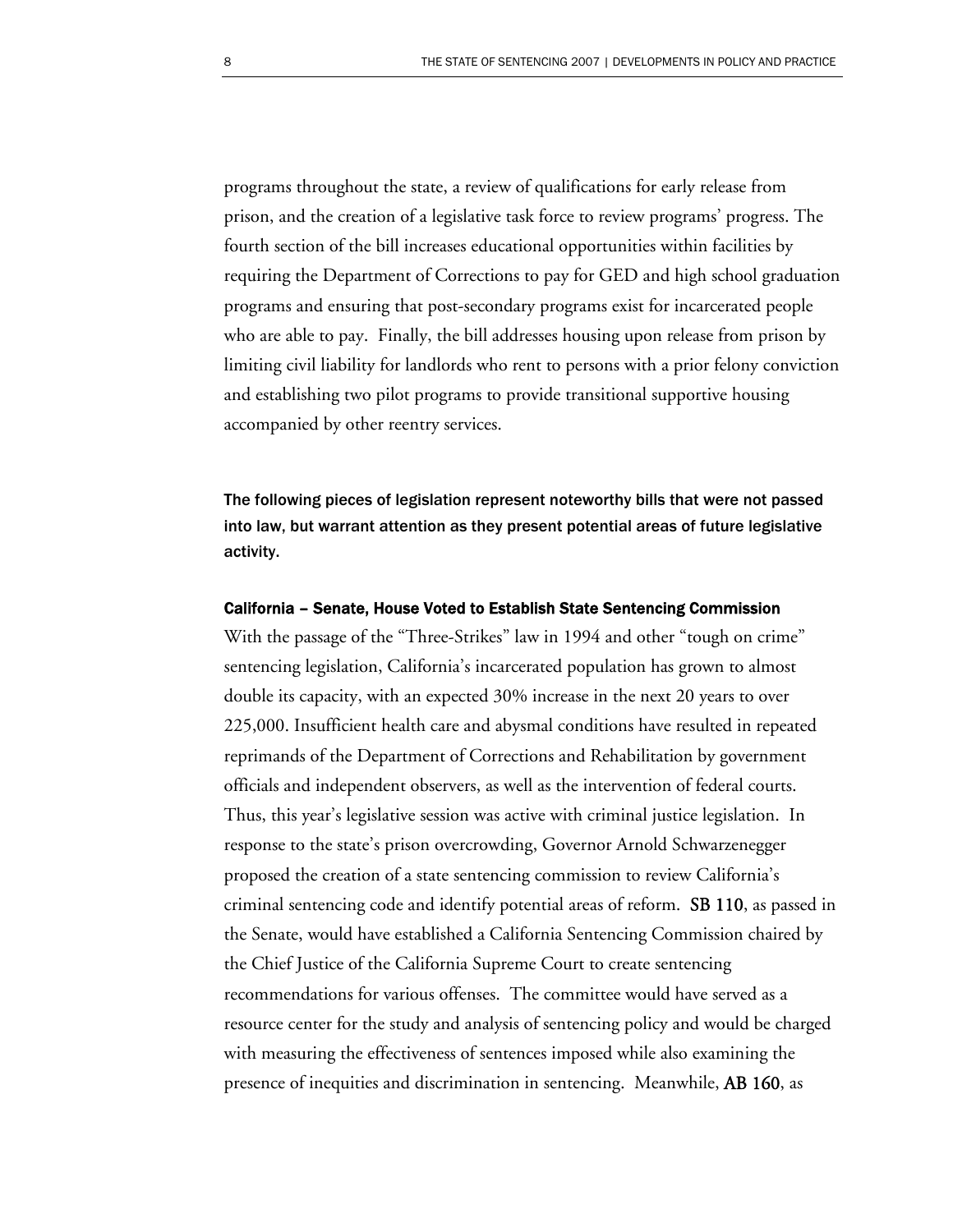passed in the General Assembly, would also have created a California Sentencing Commission to serve much the same purpose as SB 110. The key difference between the two bills is the degree of independence and authority that the recommendations from the commission would carry. Despite substantial debate, neither bill garnered enough support from the other house of the legislature to be passed.

## Illinois – House Voted to Create Task Force to Study Impact of Drug-Free Zones on Racial Disparity

Passed in the Illinois House, HR 153 would have created the Legislative Task Force on Drug Free Zones to evaluate the effectiveness of increased penalties for drug offenses in certain areas and the impact of these laws on the African American community. The task force was suggested in the wake of a recent report by the Illinois Consortium on Drug Policy, which documented the racially disparate effect of the "war on drugs" during the 1980s and 1990s. The bill cited recent research documenting the limited impact that drug-free zones have on the targeted population, with less than 1% of cases actually involving children. Additionally, urban areas where communities of color more frequently reside tend to have a greater preponderance of drug-free zones. A recent evaluation of drug-free zones in New Jersey found that 96% of persons receiving a sentence under these laws were African American or Latino.

#### Kansas – Senate Voted to Establish Committee to Study State Sentencing Practices

As passed in the Senate, SB 391 would have established the Kansas Criminal Code Recodification Commission. The commission was expected to review the current sentencing guideline system and make recommendations to ensure proportionality of crime and punishment. In addition, the committee would have conducted an evaluation comparing Kansas' recommendations with the sentencing provisions in other states. Upon transfer to the House, the bill did not pass out of the Appropriations Committee.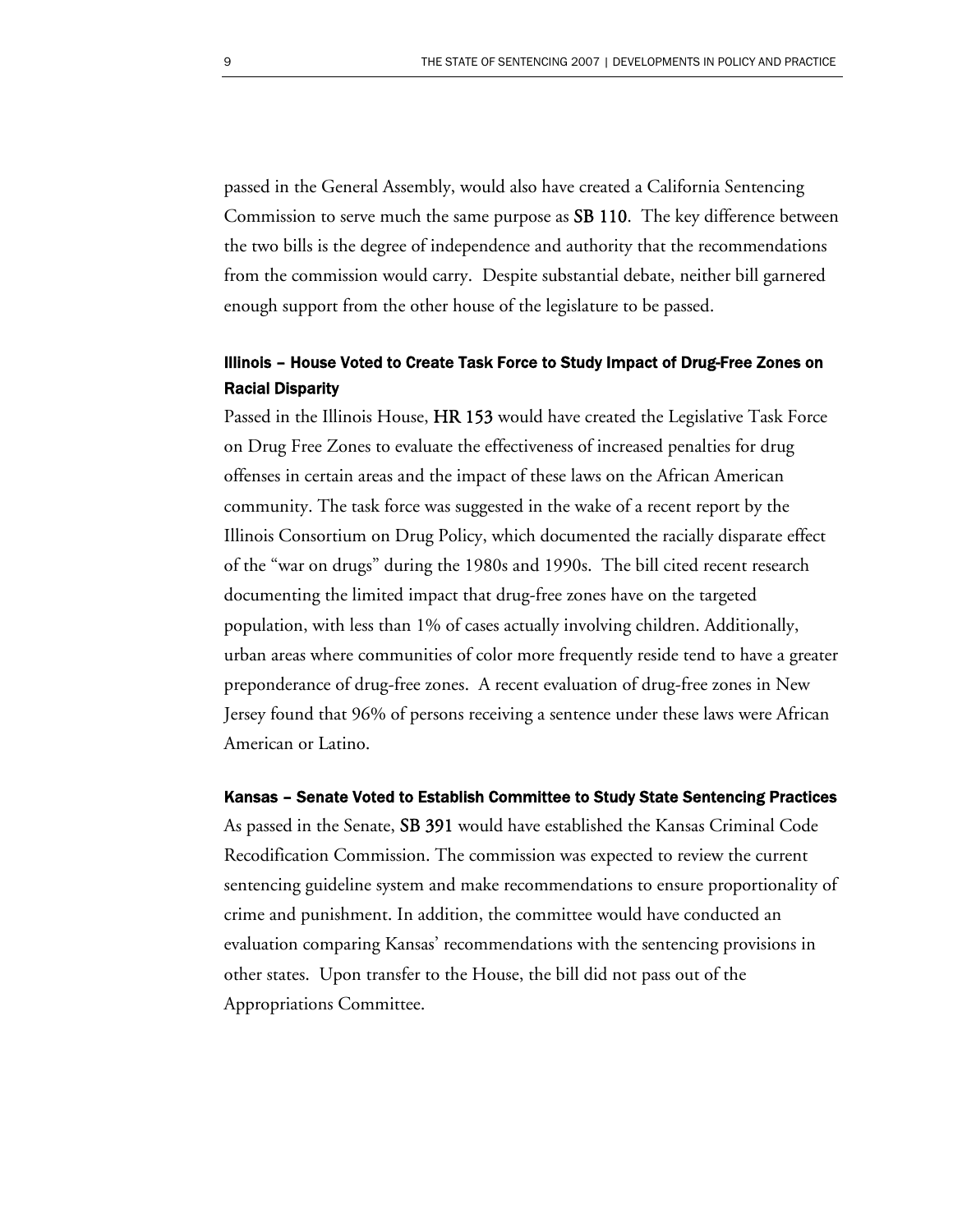# SENTENCING REFORM

Alternative to incarceration sentencing provisions for certain non-violent offenders continue to gain popularity in the states as less expensive and more effective options than incarceration.

## Maryland – Reformed mandatory minimum provisions by restoring parole eligibility for certain offenses

Maryland's HB 1317 permits persons convicted of a burglary or daytime housebreaking offense prior to October 1, 1994 and sentenced to a mandatory minimum to have their case reviewed to determine parole eligibility.

#### Nevada – Repealed Mandatory Sentencing Enhancements for Certain Offenses

Prior to the 2007 legislative session, Nevada law required that mandatory enhancements be applied upon conviction of certain felony offenses. For example, a person convicted of a felony committed on school property would face the statutory punishment for the charged conduct, plus a sentence enhancement equal to the statutory punishment. Other offenses that warranted such a "double sentence" enhancement include those committed with the assistance of a minor, certain domestic violence offenses, and crimes against the elderly. Nevada's comprehensive AB 510 grants discretion to judges to apply shortened enhancements for these crimes, generally between 1 and 20 years. There were calls for granting broader discretion to judges for the purposes of sentencing, but the legislature ultimately determined that the commission created by AB 508 would be making recommendations in 2009 on the state of mandatory minimum sentencing and it was prudent to wait for its report.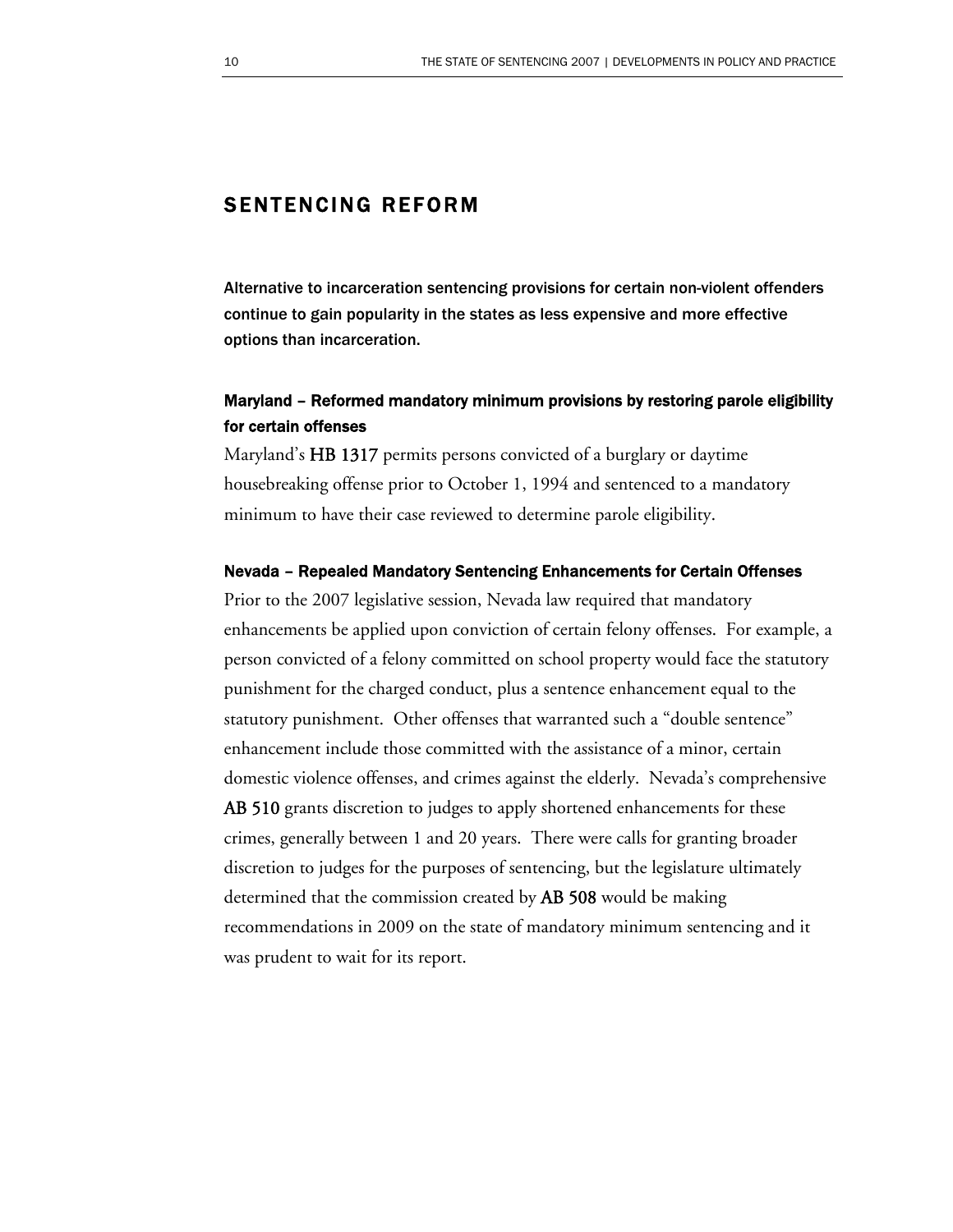Nationally, momentum for reform of the death penalty continued in 2007. In recent years, the U.S. Supreme Court issued two decisions outlawing the execution of persons suffering from mental retardation and those who were juveniles at the time of their crime. In 2007, one state, New Jersey, took the significant step of repealing its capital punishment law entirely.

#### New Jersey – Repealed Death Penalty

The passage of S171 by the New Jersey Legislature repealed that state's death penalty provision and replaced it with a sentence of life without parole. New Jersey became the first state in more than 40 years to abolish capital punishment in the legislature.

Mandatory minimum sentences have greatly contributed to increasing incarceration rates. The passage of a host of mandatory minimums for drug crimes in the 1980s has resulted in the incarceration of thousands of low-level offenders for lengthy prison terms. With costs of incarceration rising, policymakers are beginning to revisit mandatory minimums in light of their questionable impact on crime and a demonstrable link to prison overcrowding. Although none of the following bills was passed into law in 2007, they demonstrate growing support for ambitious legislation that would have repealed many mandatory minimum provisions.

Delaware – House Voted to Repeal Mandatory Minimums for Certain Drug Offenses Delaware's HB 71, passed by a large majority in the House, would have eliminated mandatory minimum sentences for certain drug offenses. The bill, however, still would have allowed for mandatory *maximum* sentences as a check on judges and would have preserved guidelines to assist decision-making. Despite passing by a 2-1 margin in the House with bipartisan support, the bill did not pass out of the Senate Executive Committee. It is uncertain whether the bill will reemerge in the legislative session beginning in January 2008.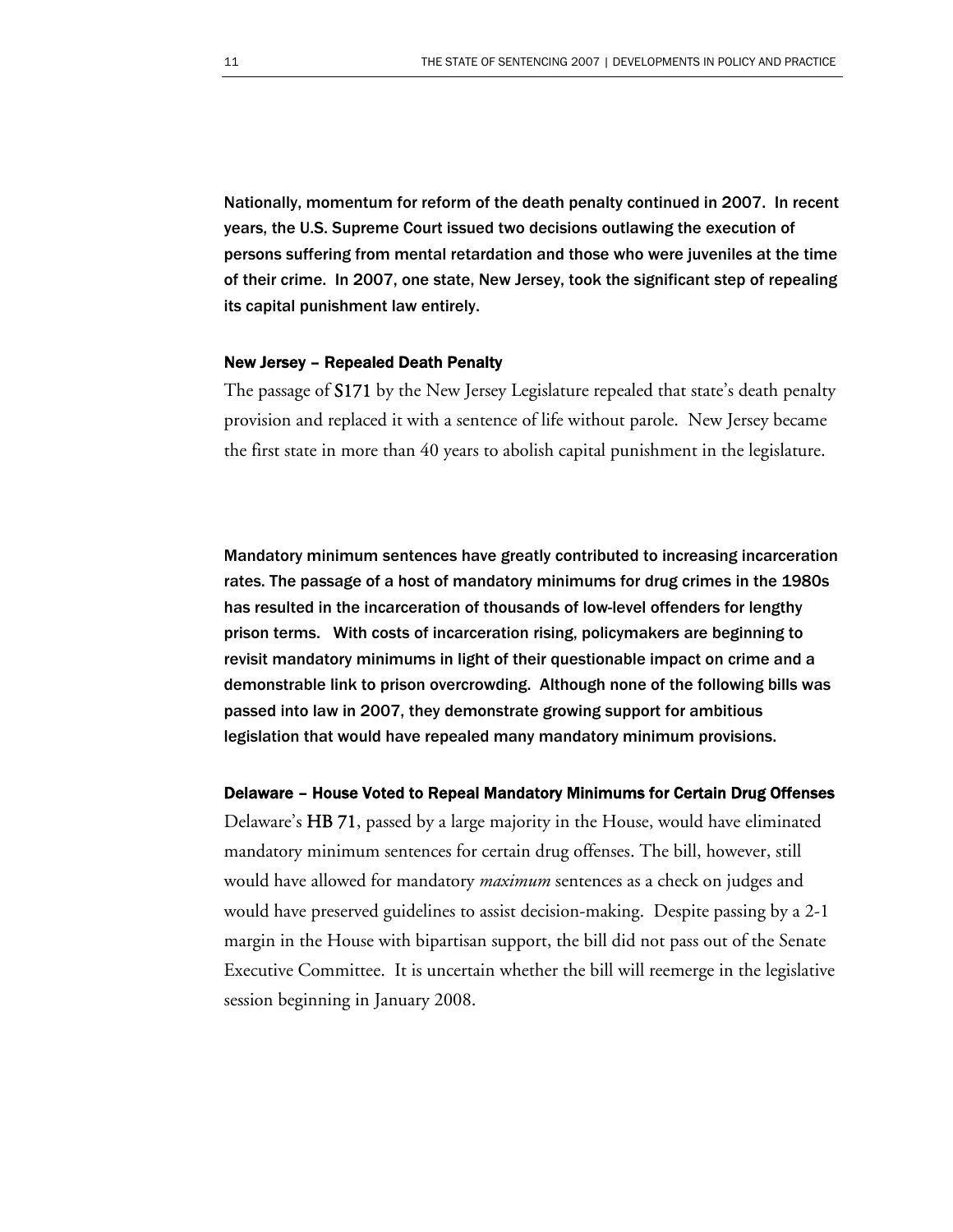#### Maryland – House and Senate Voted to Restore Parole for Certain Drug Offenses

HB 992, passed in both houses, was vetoed by the governor. The bill would have reduced mandatory minimum drug sentences by restoring parole eligibility to repeat offenders who have not committed violent crimes. Governor Martin O'Malley wrote in his veto message that signing the bill was "unnecessary and contrary to the interests of public safety," as drug activity "fuels violent crime and murder."

## Rhode Island – House and Senate Voted to Repeal or Reduce Mandatory Minimum Sentences for Certain Drug Offenses

Passed in both houses but vetoed by the Governor, SB 207 would have significantly reduced mandatory minimum sentences for many controlled substance charges; in some cases, altogether eliminating them and imposing a lower, mandatory maximum. The bill also eliminated mandatory minimum fines and replaced them with maximums. Governor Don Carcieri vetoed the bill, stating that the increased discretion given to judges would undermine the mandatory minimums that would still exist, and that current law adequately preserves appropriate judicial power. Despite being passed with the requisite number of votes necessary to override a gubernatorial veto, the legislature declined to put the bill on its calendar in October when it convened for a one-day special session to address other vetoed bills. A renewed effort to pass mandatory minimum reform is already planned for the 2008 legislative session.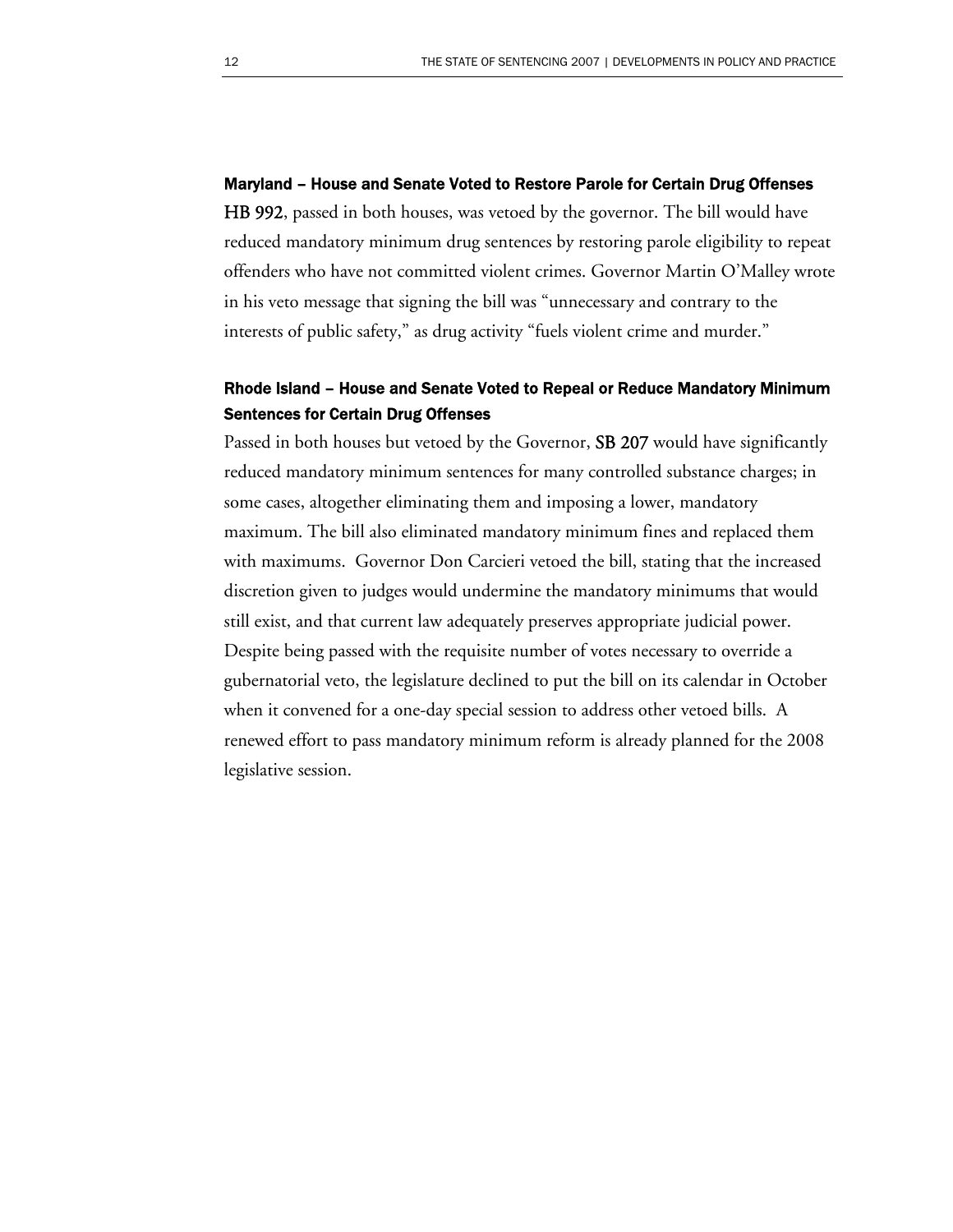# OVERCROWDING

Overcrowding has become a major challenge within American prisons as states grapple with the effects of decades of severe sentencing laws and reduced reliance on parole. Some states, such as California, have taken the approach of appropriating substantial funds for prison construction. The California legislature approved \$7.4 billion in lease-revenue bonds to construct more than 50,000 prison and jail beds in 2007. While the approach of expanding capacity to address overcrowding was the dominant strategy of the 1980s and 1990s, there is little evidence that it has been effective in reducing the level of overcrowding. Other states, whether as a result of federal court oversight or exorbitant correctional budgets, have chosen to implement innovative strategies to reduce the prison population while balancing the need to ensure public safety.

One means of achieving this end is reducing prison time on account of good behavior and successful participation in rehabilitative activities, such as vocational, educational, and substance abuse treatment programs.

# Arkansas – Continued Use of the Emergency Powers Act of 2003 to Relieve **Crowding**

Since the passage of Act 1721 in 2003, the Emergency Powers Act has been invoked every 90 days to reduce the levels of overpopulation within state facilities when the population exceeds capacity by 500 people. The act permits the early release of incarcerated class I and II non-violent offenders who have served no less than 6 months of their sentence. For example, in November 2007, the Board of Corrections voted to permit 698 persons in prison to apply for parole release to relieve overcrowding in the state prisons. At that time, the prisons were over 700 beds above capacity and more than 800 persons were in county jails awaiting transport to a state facility.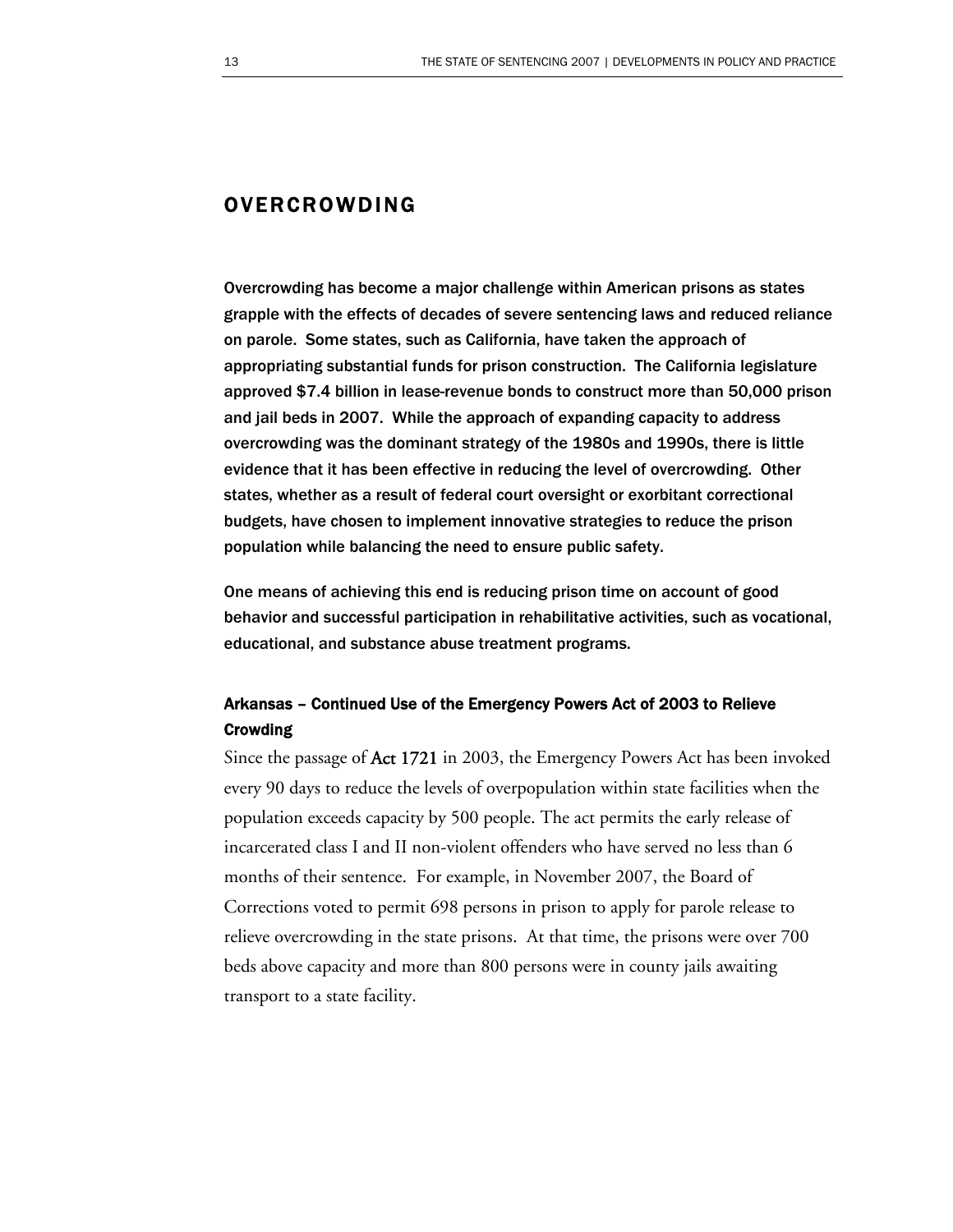#### California – Expanded Early Release Program in Local Jails

California granted expanded authority to local jail administrators to release certain persons convicted of a misdemeanor to the community. SB 959 allows for the early release of individuals from jail to the community by requiring persons to serve the balance of their sentence under home detention with electronic monitoring. Prior policy permitted an individual in jail to opt for the home detention alternative as a means of alleviating overcrowding. Some officials argued, however, that local jails have become so overcrowded that many people waived the home detention option in order to wait for an anticipated outright early release to no supervision. Proponents argued that the bill would permit greater supervision of individuals in the community while also addressing chronic overcrowding in many facilities.

# Nevada – Expanded "Good Time" Eligibility, Implemented Intermediate Sanctions for Supervision Violations, Reclassified Jail Capacity Requirements

Nevada's wide-ranging AB510 extends the maximum number of days a sentence may be reduced for "good time" on the condition that a certain percentage of the sentence has been served. In Nevada, an individual can now earn an increased number of days to be subtracted from his or her sentence for good behavior, participating in substance abuse treatment, and/or completing vocational education and training. The bill also expands eligibility for reentry programming.

Nevada has also modified a number of conditions of community supervision. Persons on probation can have their total sentence reduced by 20 days for every month of good behavior under supervision. For both persons on probation and parole, intermediate alternatives to revocation to custody have been created. In many cases, a violation of a condition of supervision may result in assignment to a residential or community-based center for an abbreviated period. Upon passage, some state officials expressed concern about the ability of probation and parole agencies to handle the anticipated increase in caseload. By September, there were calls for a special legislative session to address concerns about a looming backlog in the processing of parole applications when the law goes into effect on October 1,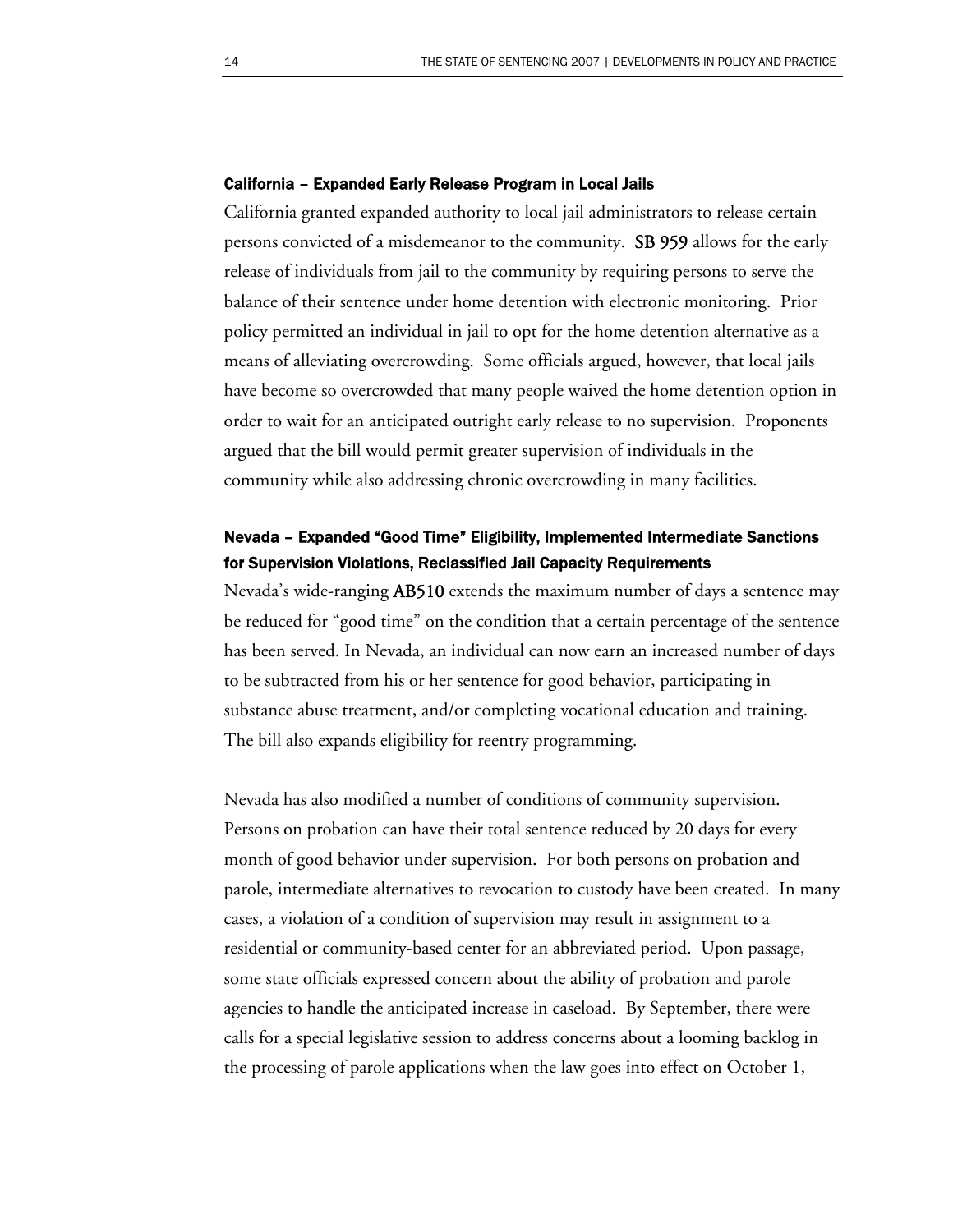2007, and by November there were additional calls for expanded appropriations to handle the increased demand for parole applications.

Nevada also passed SB 30, which requires judges and local jail administrators to consider a facility's "operational capacity" rather than available bed space as a factor determining early release of certain individuals from custody to alleviate overcrowding. The new standard of "operational capacity" is defined as the "number of prisoners that may be safely housed in a jail."

## Wisconsin – Expanded Substance Abuse Treatment Options to Reduce Sentence Length

Wisconsin's SB 40 expands substance abuse programs to all state correctional facilities for currently incarcerated individuals who might qualify for early release upon completion of such programs.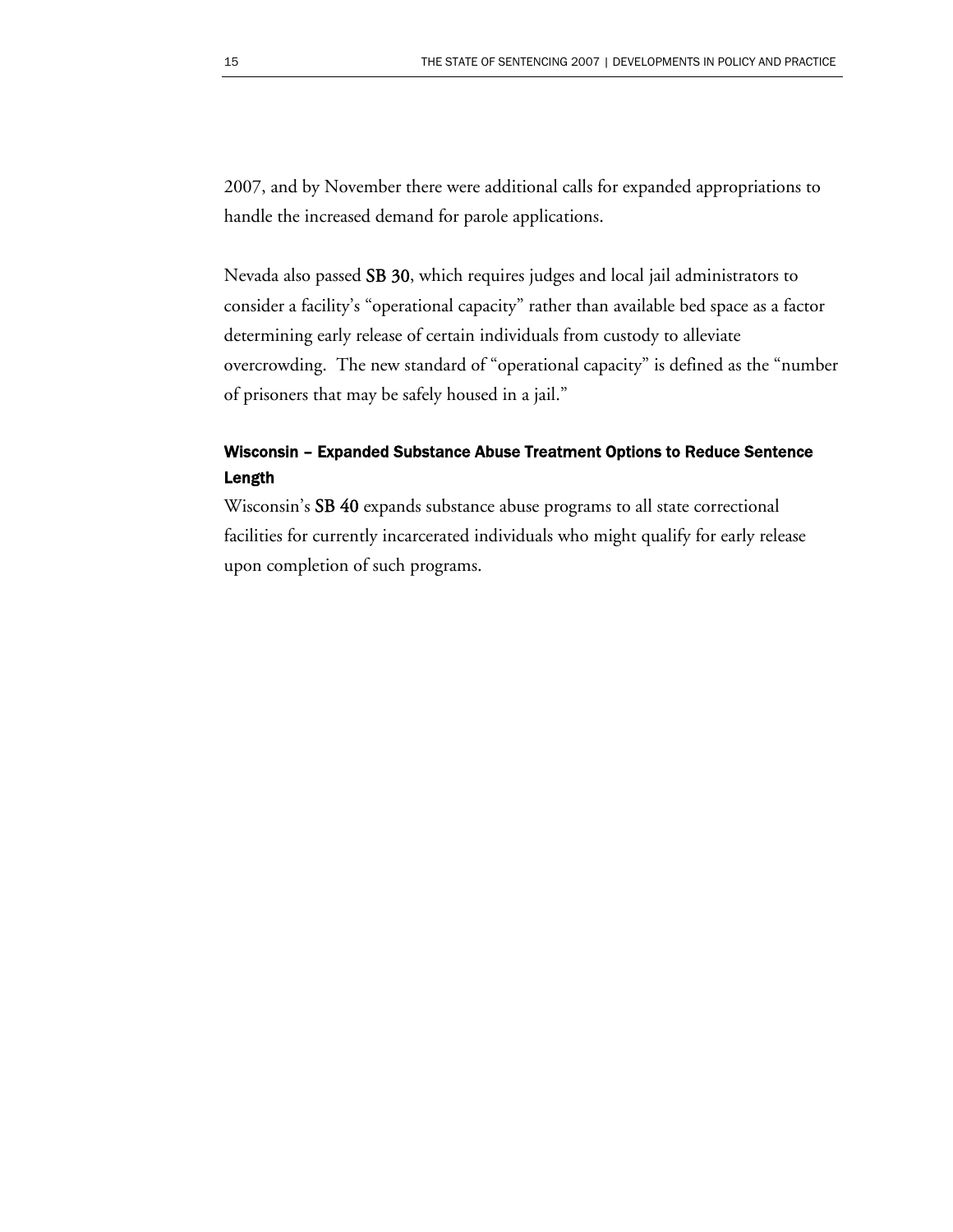# PAROLE AND REENTRY INITIATIVES

On average, half of all persons released from prison return to custody within three years. These high rates of recidivism can be attributed to a number of causal factors. Well-documented failures in reentry planning and parole certainly contribute to the problem. These difficulties in the provision of reentry and parole services resulted in legislation establishing programs and other rehabilitative options for the incarcerated and previously incarcerated community. Some highlights included:

# California – Implemented "Earned Discharge" Program for Certain Persons on Parole, Expanded Reentry Assistance

California returned 68,000 persons to prison in 2006 for violations of their terms of release after having served an average of only four months on parole. This rate translated to approximately two-thirds of persons on parole having their supervision revoked for either a technical violation or the commission of a new offense. The widespread failure of the California parole system to effectively manage its expanding population has been a significant contributor to the state's rapidly expanding prison population. In response, the California Department of Corrections and Rehabilitation implemented an "earned discharge" program for persons currently on parole for low-level, non-violent offenses who have been deemed to pose little risk of reoffending. Persons on parole who have committed serious or violent offenses, including sex offenses, are ineligible to participate. Under the new scheme, eligible individuals who meet screening criteria can earn discharge from parole after serving six months. Research indicates that the highest risk of reoffending occurs within the initial six months of release, so the new approach permits the Department to concentrate resources on low-risk individuals during this period and then redeploy parole officers to address the needs of the higher-risk population for a longer period of time. The program is being introduced in Orange County and pending initial evaluation, is expected to be implemented statewide within 90 days of the Orange County results.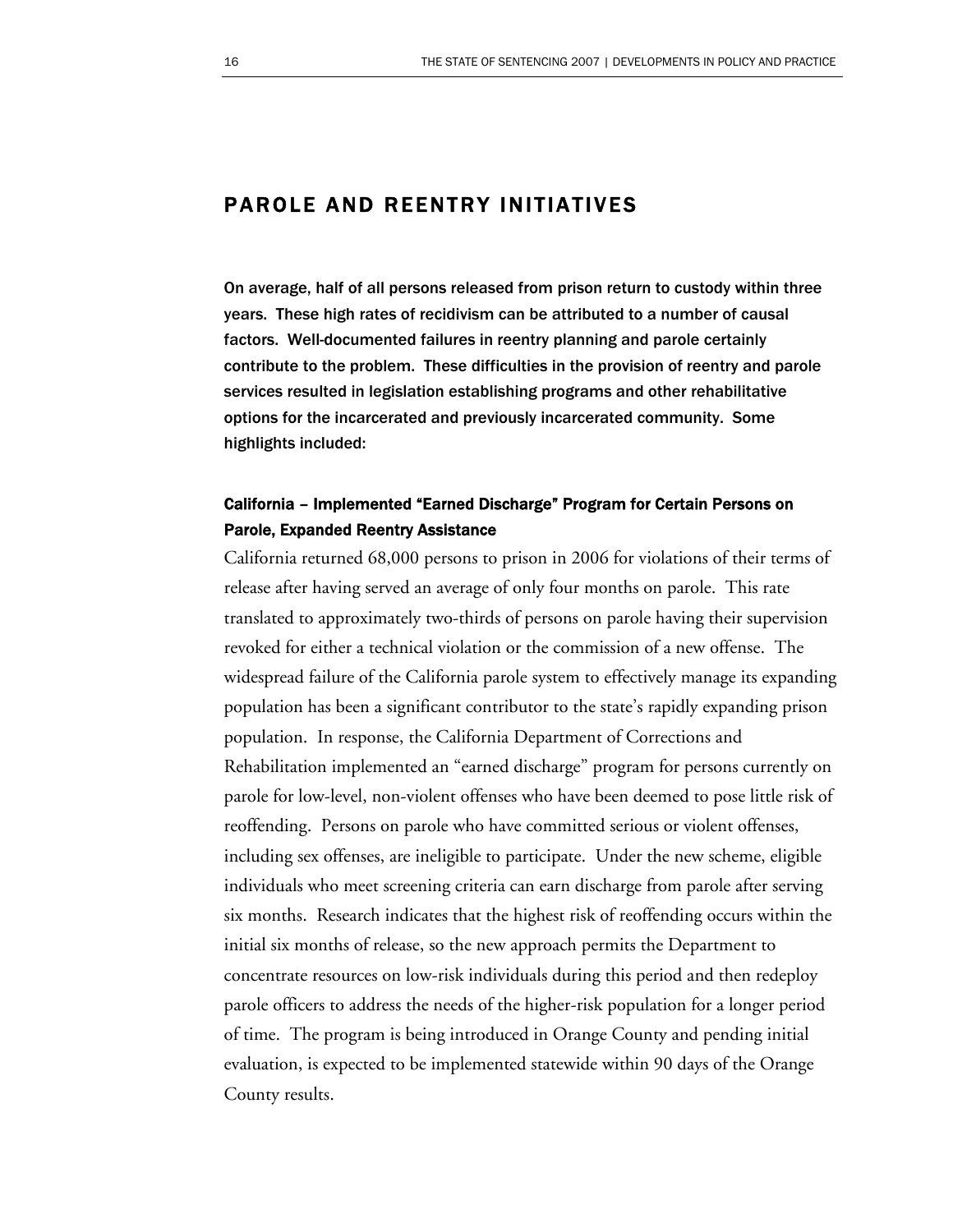The vast majority of persons being released from prison return to the community with very little available resources to assist in their transition. **SB 718** establishes a pilot program in eight California counties, including Los Angeles, San Francisco, and San Diego, which authorizes the county sheriff to debit funds from the Inmate Welfare Fund to assist persons returning to the community. The Inmate Welfare Fund is financed by sales from the jail commissary and proceeds from telephone calls made from the jail facilities. A county sheriff is permitted to draw money from this fund for the purpose of assisting with "essential clothing and transportation expenses" as well as costs related to "work placement, counseling, obtaining proper identification, education, and housing."

#### Hawaii – Expanded Reentry, Rehabilitation Programs

SB 1174 promotes the development of special programs for incarcerated parents. After the success of the Strengthening Keiki of Incarcerated Parents Program (SKIP), the bill provides funding to facilities in order to develop and maintain programs encouraging family stability. SKIP offers parenting classes that are "aimed to increase an incarcerated parent's ability to provide a safe and nurturing environment for young children."

Vetoed by the governor but overridden by the legislature, the passage of SB 932 was fueled by strong support for re-structuring the prison as a rehabilitative center. SB 932 includes provisions to place educational, vocational, and mental and physical health care programs within the facilities and in communities for persons returning from prison. It also attempts to influence the placement of inmates, especially ones with children, to allow better access to family members and outside support. Additionally, the bill mandates that inmates transferred out of state be brought back to Hawaii for at least their final year of incarceration. It also establishes an interagency committee to oversee these reforms and conduct research citing improvements and recommended actions to further the goal of successful reentry into the community. The bill offers the development of reentry courts to assist previously incarcerated persons with access to treatment options.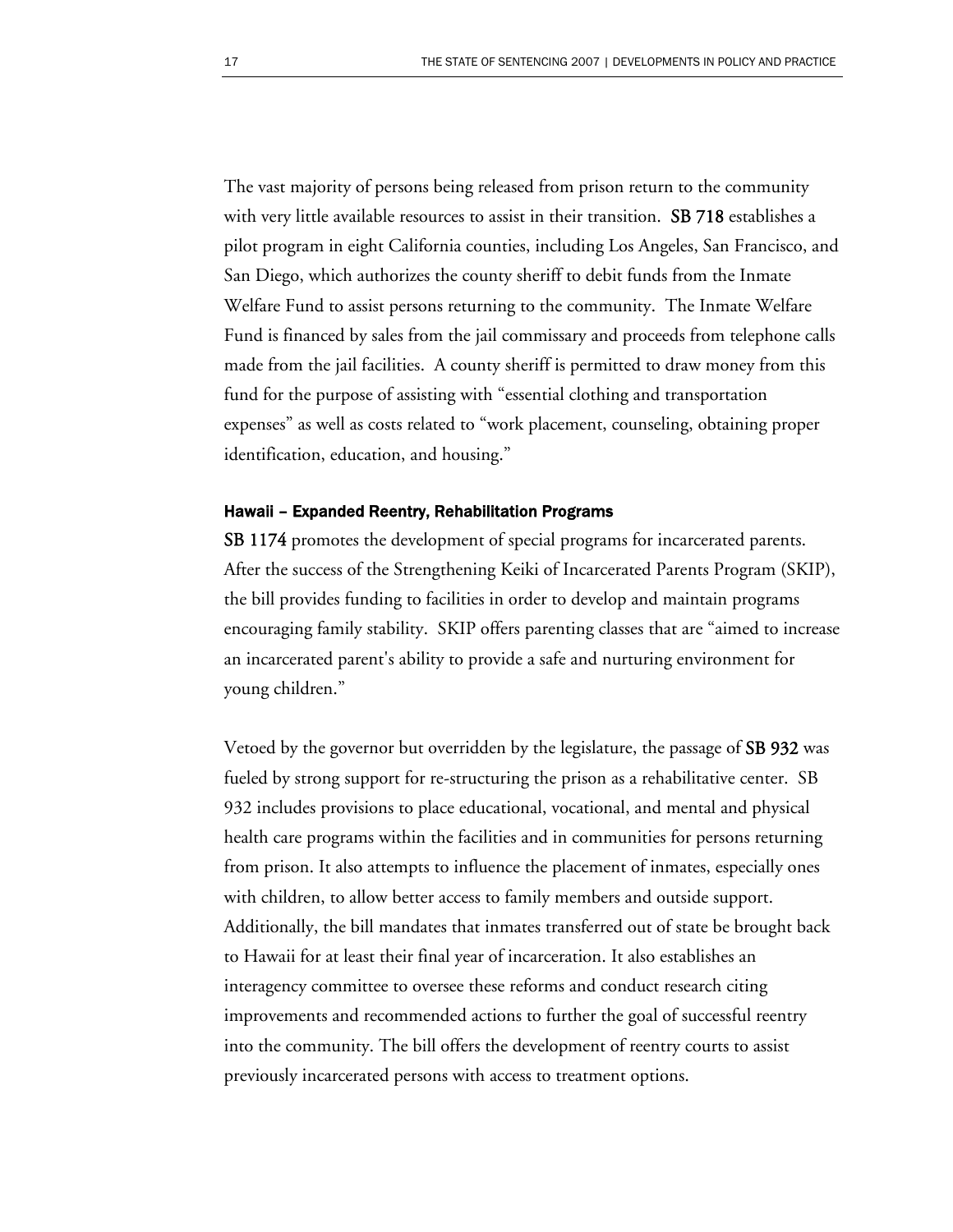### Louisiana – Expanded Substance Abuse Treatment in Prisons

HB 645 creates the Prison Substance Abuse and Rehabilitation Pilot Program requiring that every eligible person serving a sentence for a drug offense receive substance abuse treatment. The bill calls for the evaluation of the program's success, and the scope of the program is contingent upon available funding and personnel.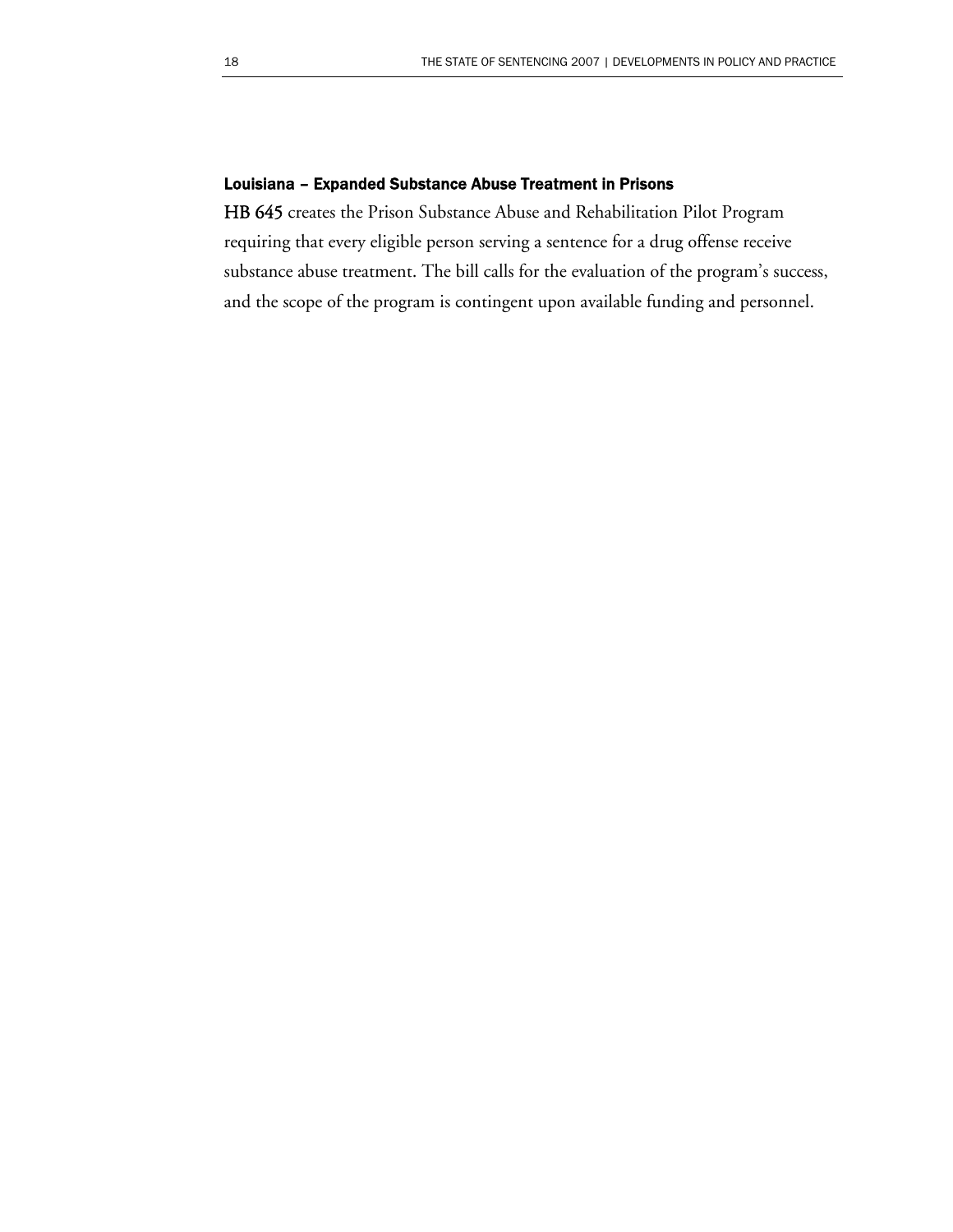# JUVENILES

The treatment of juveniles, especially those nearing adulthood, is a contentious issue in many states. The decision to prosecute children as adults has lasting ramifications on their experience within the criminal justice system and their prospects for rehabilitation. There were key developments in Connecticut and Rhode Island regarding the statutory age of adulthood for the purposes of a criminal court, while Colorado expanded opportunities to reconsider sentences for juveniles convicted in adult court.

#### Connecticut – Changed Statutory Threshold for Adult Status

A provision in SB 1500, the Connecticut state budget, changed the definition of a "child" for the purposes of criminal court classification to someone less than 18 years of age. With this new provision, 16 and 17-year olds who had been treated as adults, will be processed in juvenile court. Serious felonies committed by juveniles will still be automatically transferred into adult court and prosecutors retain the right to request a juvenile court judge to transfer a case into adult criminal court for other offenses.

#### Colorado – Established Juvenile Clemency Board

In August 2007, Colorado Governor Bill Ritter signed Executive Order B-009-07 establishing a juvenile clemency board. The Juvenile Clemency Advisory Board is charged with reviewing clemency and commutation requests from juveniles who have been convicted in adult criminal court. The board can make recommendations to the governor, who retains the ultimate decision making authority. The board is charged with considering the institutional record of individuals while incarcerated, including their record of rehabilitation. Moreover, the board is granted the authority to recommend commutation to "address sentencing disparities and correct inequities within the Colorado criminal justice system."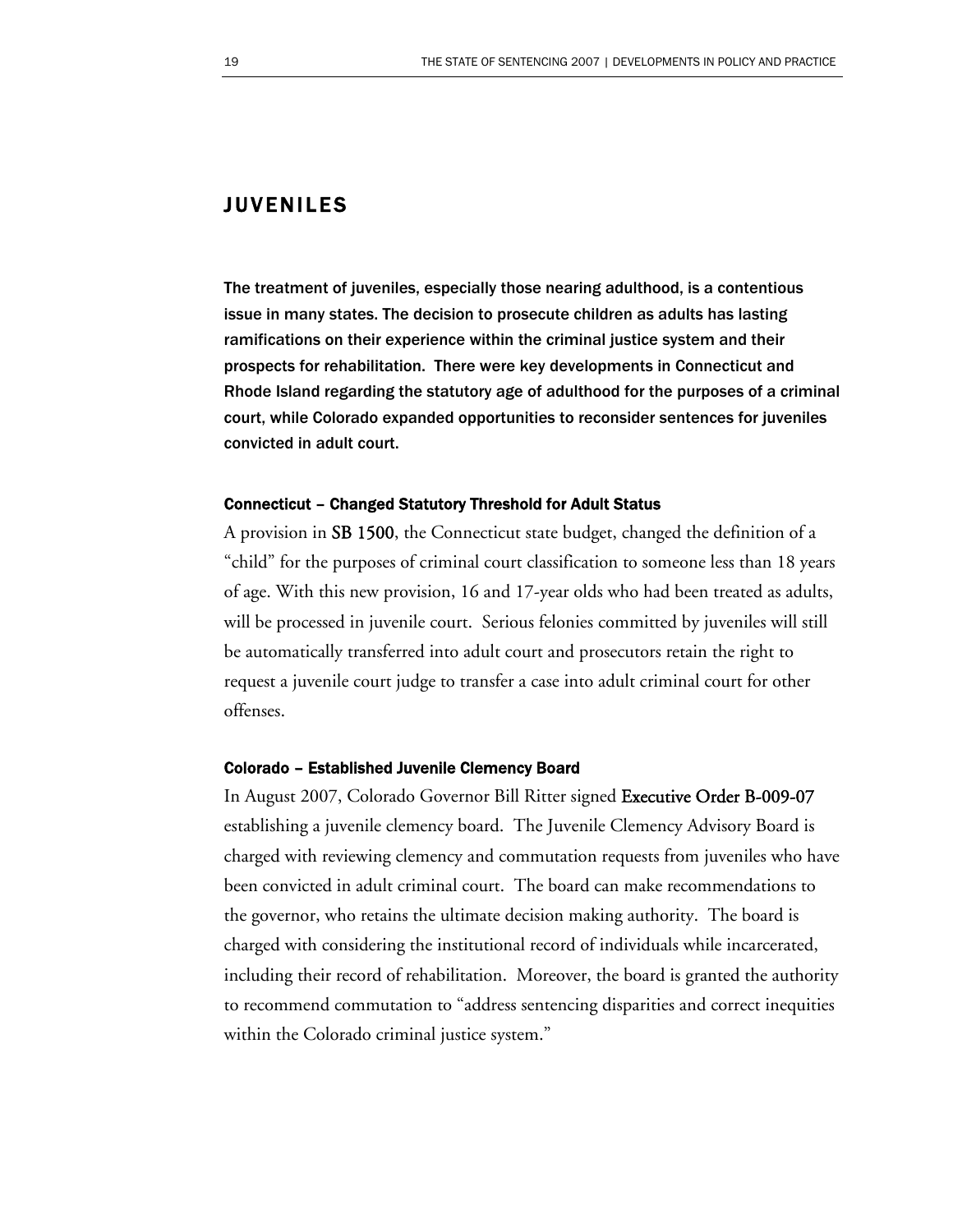Rhode Island – Changed Statutory Threshold for Adult Status (Ultimately Repealed) While the Connecticut legislature was narrowing the reach of the state's adult criminal court to individuals older than 18, its neighbor to the east, Rhode Island, was lowering the age limit for persons to be classified as an adult. Rhode Island's **2008 budget** included language to treat 17-year olds as adults within the criminal justice system. The impetus for changing the age threshold was economic, as legislators hoped to transfer eligible individuals out of the expensive juvenile justice system into less costly adult facilities. Because the average annual cost of incarceration in Rhode Island adult facilities is less than half of juvenile institutions, it had been estimated that diverting 17-year old residents to the adult system could save the system \$3.6 million.

However, it quickly became apparent that the anticipated cost savings were illusory. Because of their age, the Rhode Island Department of Corrections made an administrative decision to house the 46 17-year olds convicted under the new law in maximum security facilities for their protection. The average annual cost of maximum security incarceration is estimated to be \$104,000, more than the average for the state's juvenile system. The law came under heightened criticism in the months following its enactment in July 2007. By October, support had largely eroded for the legislation and in a one-day special session, the Rhode Island legislature repealed the measure. However, legislators did not make the repeal retroactive. Thus, the estimated 500 17-year olds charged between July 1, 2007 and November 8, 2007 will face far more punitive sentences in the adult system if the legislature does not act.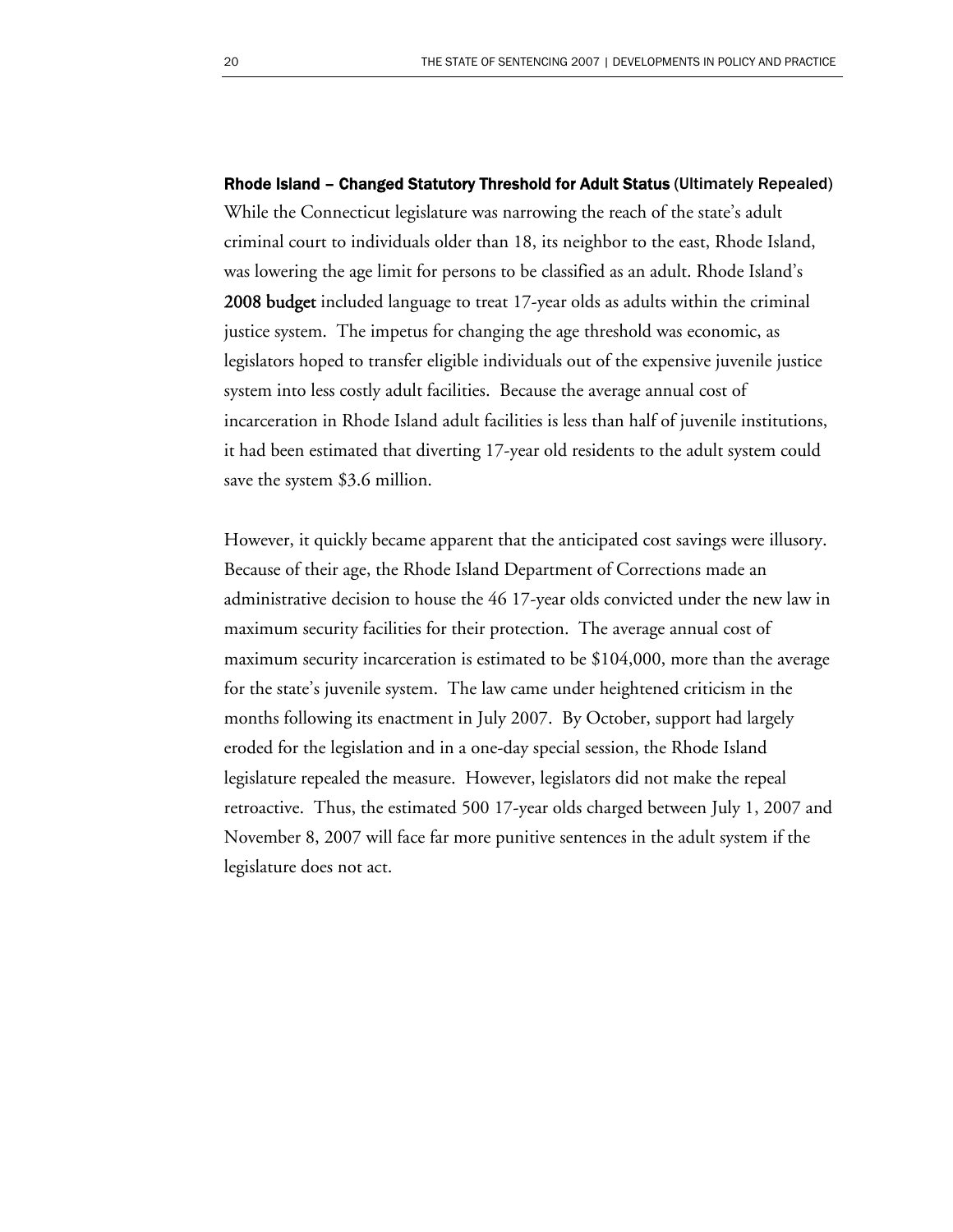California's state juvenile justice system has incurred intense criticism due to its poor conditions, so much so that some counties have taken measures to keep convicted juveniles from entering the system at all.

#### California – Restructured Juvenile Justice System

Passed with bipartisan support, California's SB 81 is touted as a landmark reform to the state's juvenile justice system and is expected to reduce the population in state juvenile detention centers by half in the next three years. The legislation calls for juveniles charged with all but the most serious felonies to be adjudicated and supervised in their county of residence rather than in a state facility. The counties are better situated to provide community-based and blended supervision, whereas the state Department of Juvenile Justice has been under a consent decree since 2004 due to conditions in the state system. In order to address the juveniles that are diverted from state facilities, the bill funds the construction of county-based rehabilitative programs through a block grant. Also, the bill awards money for an average spending of \$130,000 per youth, annually. Additionally, the bill requires that relapse prevention programs for juveniles convicted of sexual offenses include accompanying analysis of their effectiveness.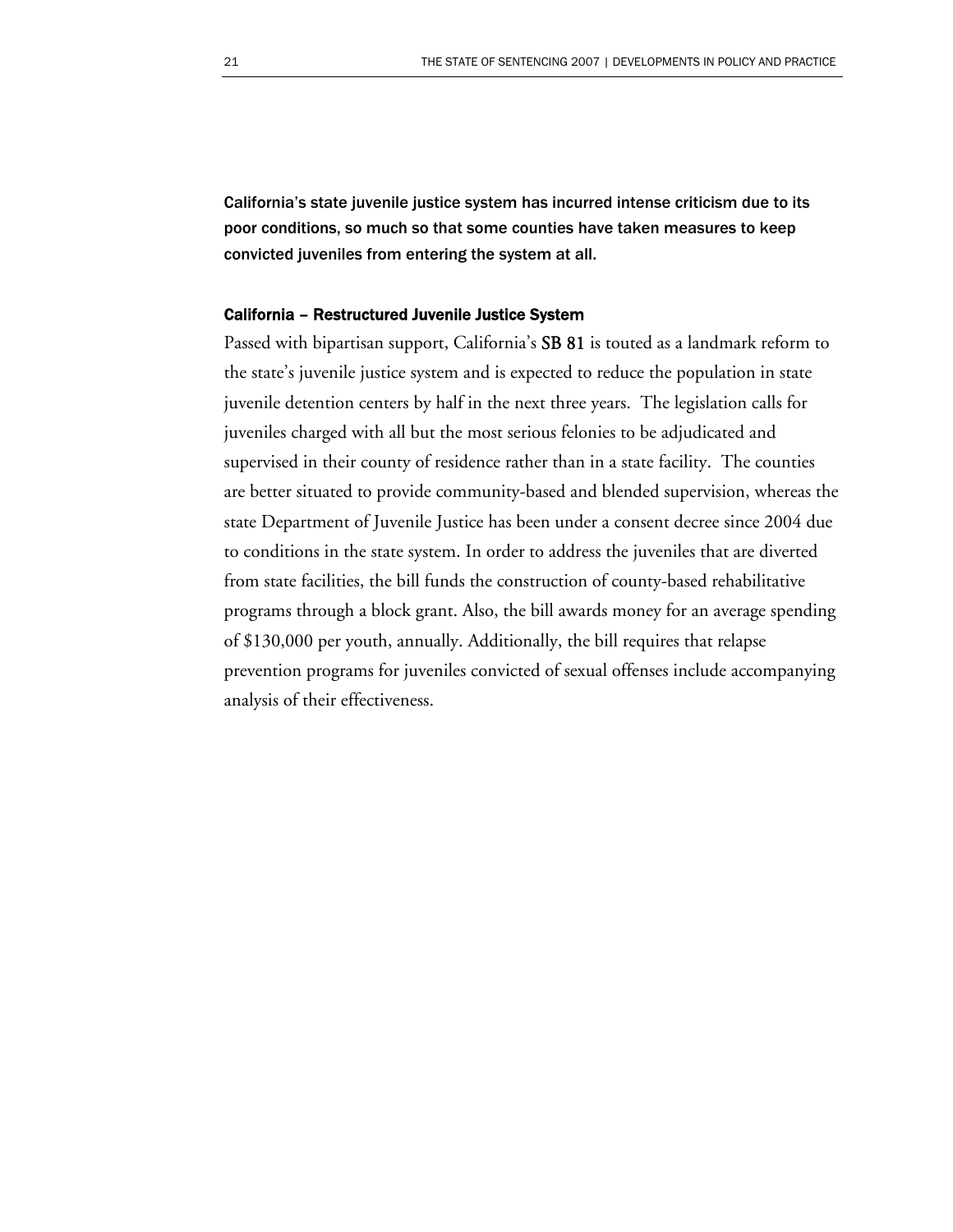# SEXUAL OFFENSE LEGISLATION

One area of sex offender policy that has been reconsidered of late addresses certain consensual sexual relations between young persons. Titled "Romeo and Juliet Laws," these provisions generally change sex offender registration requirements for those who have no prior record and whose offense consists of consensual sexual activity with a 13 to 17-year old who is close in age. In 2007, laws of this kind were passed in Connecticut, Florida, and Indiana.

#### Connecticut – Modified Age Limits for Consensual Sex Between Teenagers

SB 1458 increased the minimum age difference for consensual sex between teenagers from two to three years for persons 13 years of age and older.

#### Florida – Modified Age Limits for Consensual Sex Between Teenagers

In order to comply with the requirements of the Adam Walsh Child Protection and Safety Act, Florida passed SB 1604 to expand and strengthen its registration requirements for persons convicted of a sex offense. While it expands registration requirements for persons convicted of a sex offense upon their return to the community, the bill also sets guidelines to allow certain eligible individuals to apply for the removal of the registration requirement. Persons not more than four years older than a victim who was between 14 and 17 at the time of the offense will not be required to register.

#### Indiana – Modified Age Limits for Consensual Sex Between Teenagers

In Indiana, persons who engaged in consensual relations with someone over the age of 12 with whom they have a dating or ongoing relationship, and there was not more than four years age difference between the partners, are not required to register (HB 1386).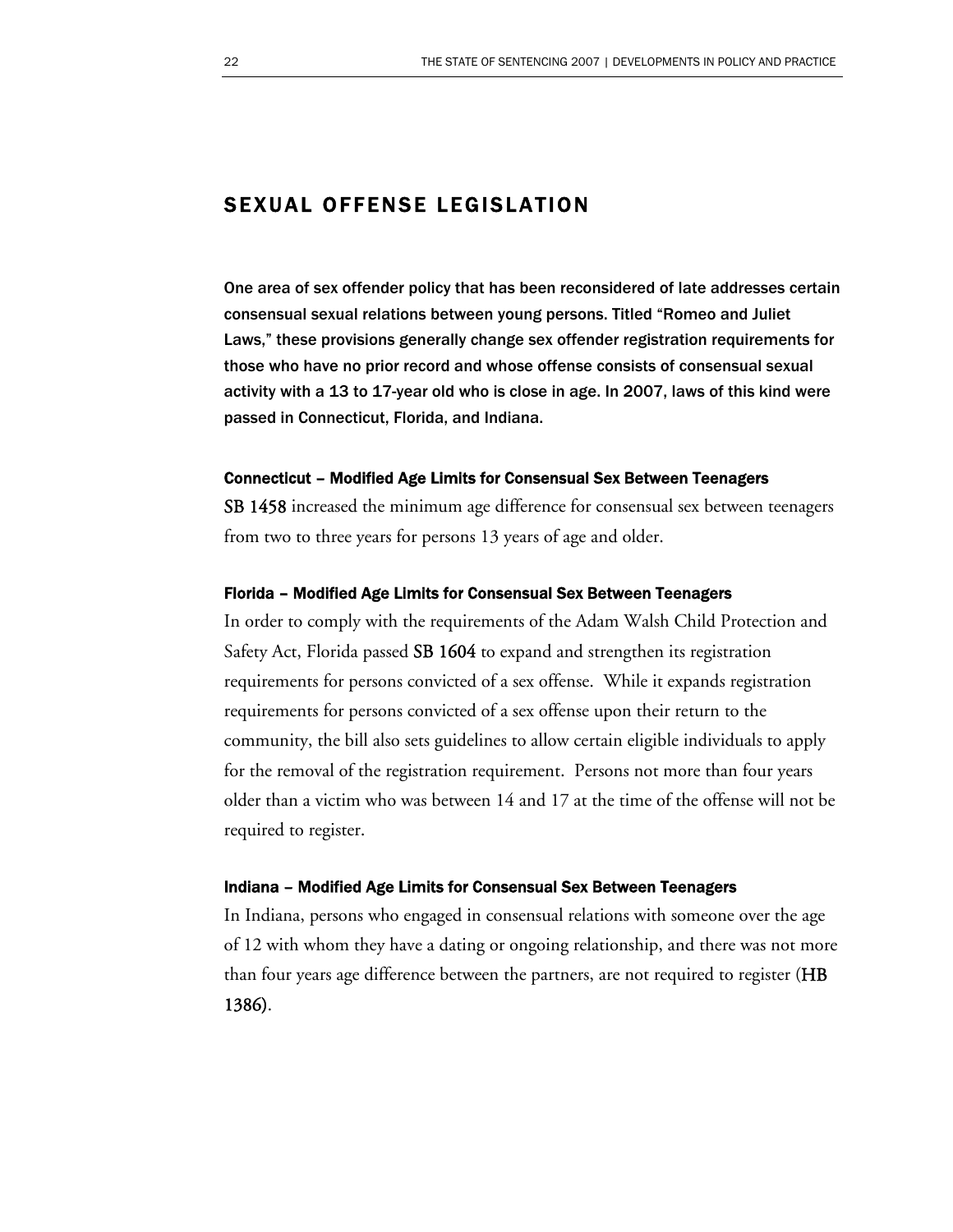Punitive sex offender legislation usually garners wide support and quick passage within state legislatures, often in response to high profile crimes.

#### National – States Modify Sex Offender Laws

Of recent note, 39 states passed some form of "Jessica's Law" after Jessica Lunsford's rape and murder in Florida by an individual with a prior history of sex offenses. The law imposes mandatory minimum sentences for various sexual assault charges in addition to other related actions. A second area of legislative activity regarding sex offenses addressed new federal registration requirements mandated by the Adam Walsh Child Protection Act of 2006. The bill established federal reporting requirements for various categories of sex offenders and created a national sex offender registry. States must comply with these requirements in order to remain eligible for certain federal funds and many legislatures amended their statutes this session to bring their policies into accordance with federal law.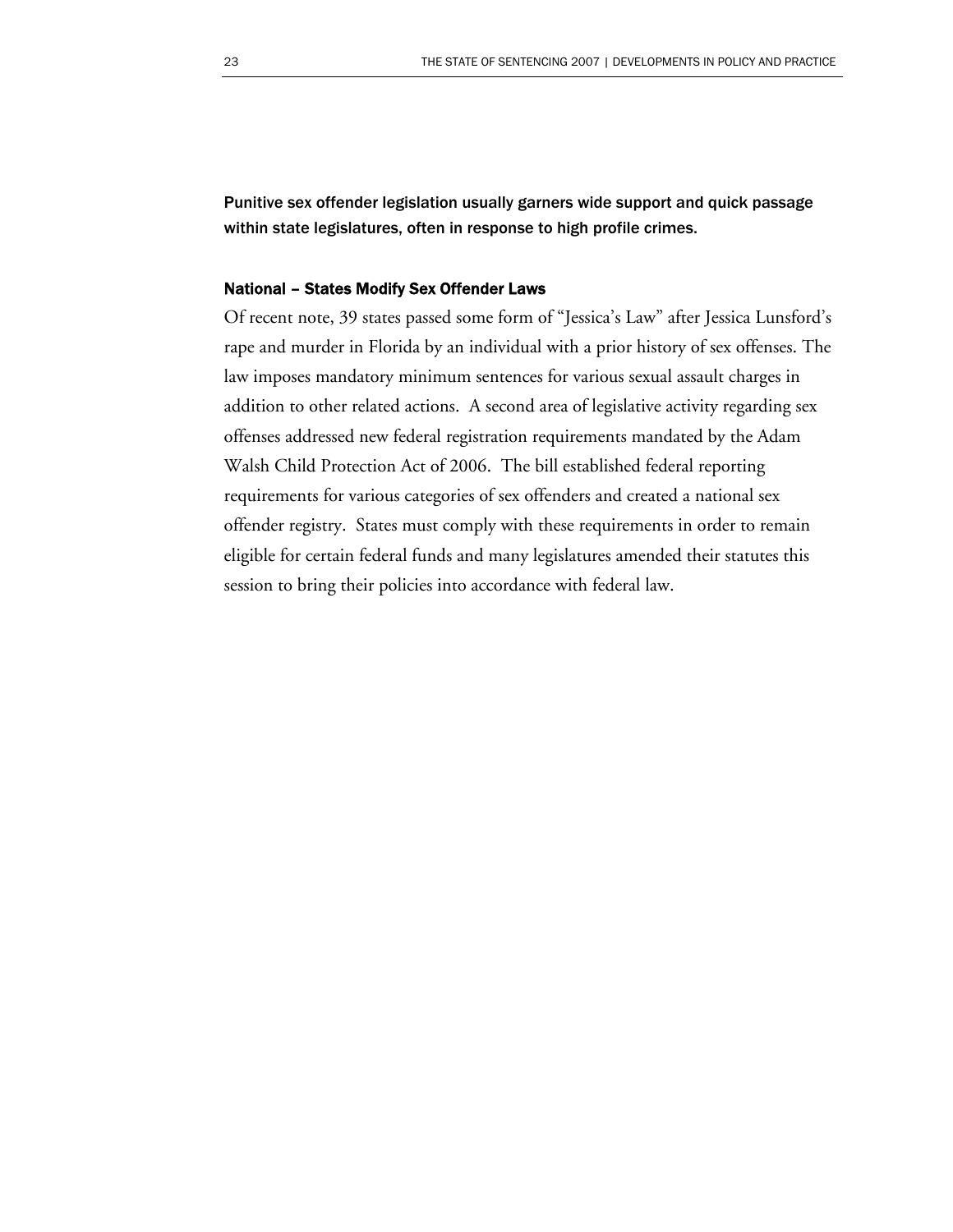# POLICY RECOMMENDATIONS

The collection of 2007 criminal justice policy reforms highlighted in this report reflects a continuing pattern of legislators and practitioners coming to terms with more than thirty years of uninterrupted growth in the prison population. The increased reliance on oversight committees and task forces to study the challenging issues facing criminal justice agencies and to recommend strategies for reform is an encouraging development. A common theme raised across these states was the need to rely upon evidence-based practices to govern policy directions. Whether it be expanding eligibility for parole, working to reduce revocations from community supervision, or passing wholesale sentencing reform, in order for policymakers to remain good stewards of the public trust, sound research should guide the decision making process.

Current trends suggest that the state correctional population will continue to expand in 2008, meaning that legislators and practitioners will still be facing many of the same challenges of recent years. With each passing year presenting higher numbers of persons in custody and under supervision, the need for expansive reform is more pressing in order to achieve a sustainable reduction in the prison population. It is possible that the final reports emerging from the oversight committees and task forces discussed in this report will offer new strategies for reform in the coming years, much like the experience of Washington's "Joint Task Force on Offenders Programs, Sentencing, and Supervision." In the meantime, there are other important steps that state policymakers should strongly consider in 2008. These include: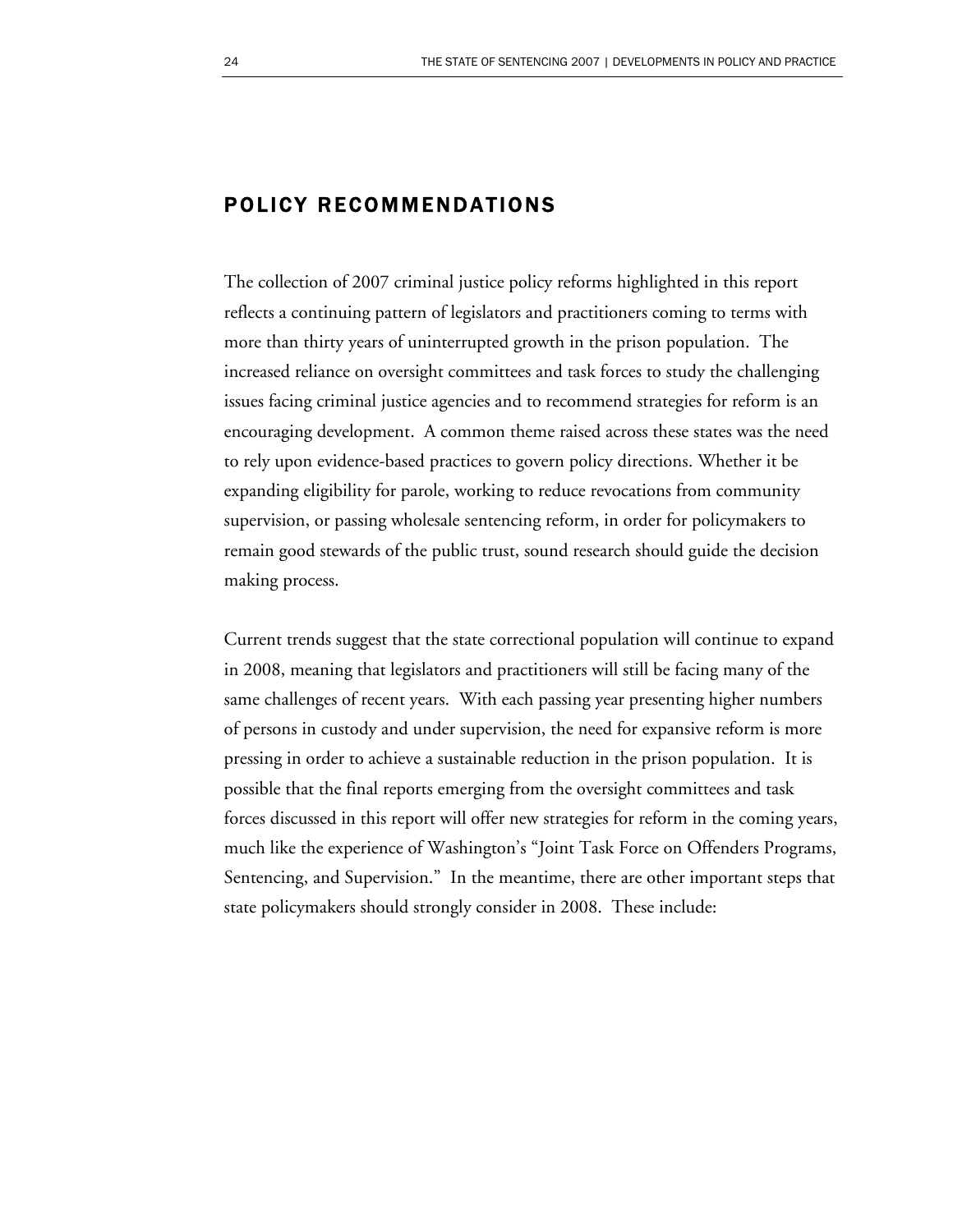#### Repeal Mandatory Minimum Sentencing Provisions

The proposed reforms in Delaware, Maryland, and Rhode Island are encouraging and illustrate that legislators are becoming increasingly aware of the need to enact fundamental reform to mandatory minimum sentences. Mandatory minimums have not been shown to reduce criminal offending, while the impact of the disproportionately severe sentences, particularly among African Americans, has been well documented. There is no single act that a legislature can do to return balance and fairness to sentencing than to repeal mandatory minimum provisions and return discretion to judges.

#### Implement Policies to Reduce Parole Revocatons

There are nearly 800,000 persons on parole in the United States, about one-third of whom are returned to prison or jail each year. The proportion of prison admissions resulting from parole revocations has doubled since the 1980s, now comprising onethird of admissions, many for technical violations of parole. States have wisely begun to investigate strategies to stem the number of parole revocations to custody, often by investing in intermediate sanctions that provide parole officers with options to keep individuals in the community. Legislators should continue to support alternatives to revocation for technical violations of parole and implement strategies that allow people to remain in their community. In addition, limiting parole length for lowrisk individuals and redeploying resources to supervise the higher risk population will permit parole officers to more effectively monitor individuals and provide appropriate services. This allows for earlier identification and intervention regarding problems that might otherwise result in revocation to custody.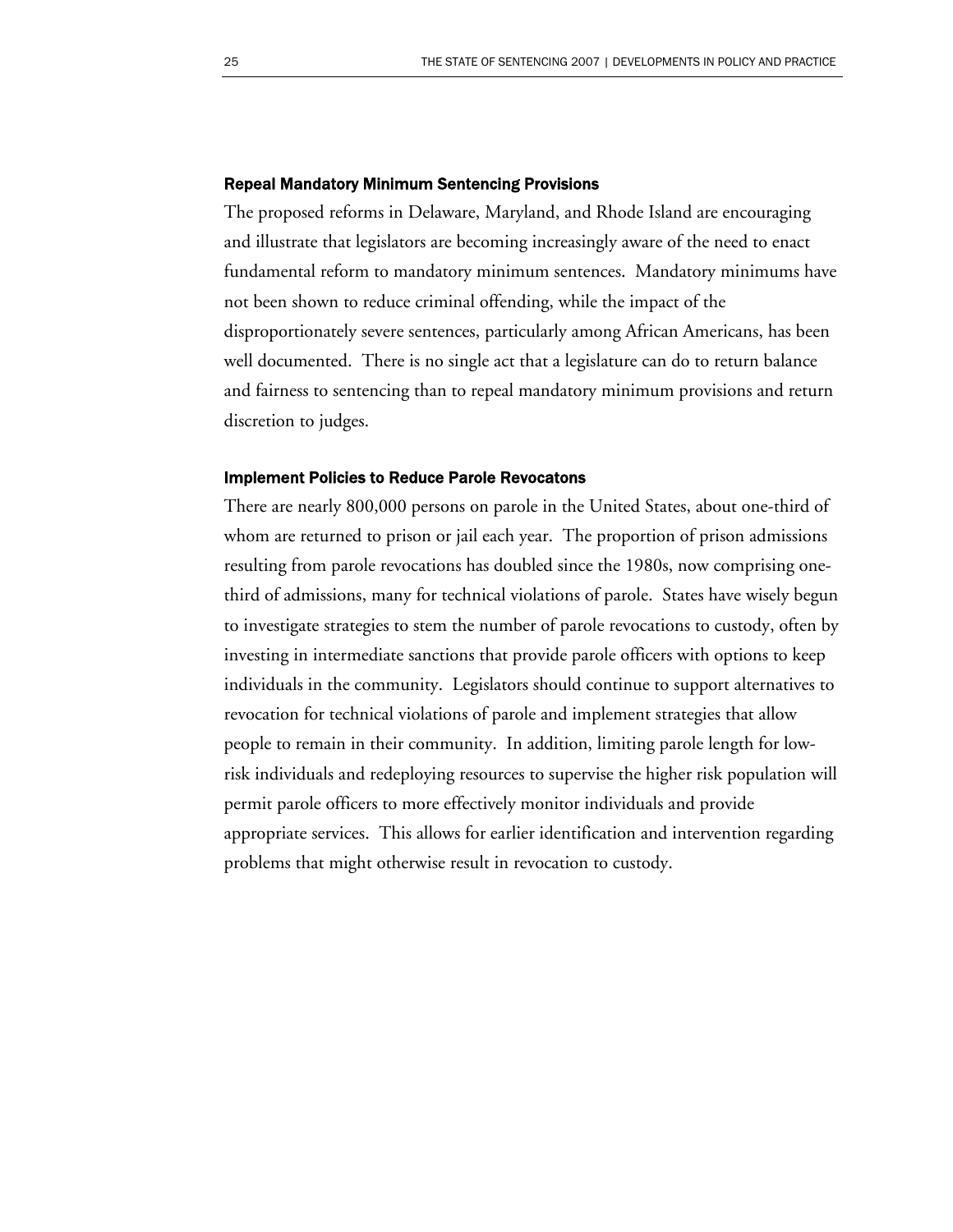#### Reentry Investment and Oversight

Addressing the problem of parole revocations requires not only changing the approaches and tools available to parole officers, but also requires expanding reentry services for persons before they are released from custody. Since the early 1990s, the proportion of persons participating in prison programming (drug treatment, vocational training, educational preparation) has *declined*, while the number of persons returning to the community has increased sharply. The tragic reality of the American prison system is that more people are being incarcerated but receiving fewer services to address the underlying cause of their criminal activity. Thus, many persons are simply returned to the community with little outside support. Legislators must identify proven successful strategies for reentry that prepare individuals before release and seamlessly link to outside support upon release. A substantial amount of research has been conducted over the last decade that documents best practices in reentry planning. Addressing reentry planning by assisting with housing and employment, for example, can have a substantial impact on recidivism and public safety.

#### Expand Options to Reduce Time Served in Prison

In light of many states struggling to address prison populations that exceed capacity, there has been a reconsideration of parole as an instrument of population management. In recent years a number of states have expanded the types of offenses eligible to earn "good time" and the amount of sentence reduction individuals can earn. This is a promising strategy that assists prison administrators in easing overcrowding while also rewarding incarcerated persons who demonstrate commitment to personal change. Legislators would be wise to investigate options that offer increased opportunity to earn a reduction in sentence.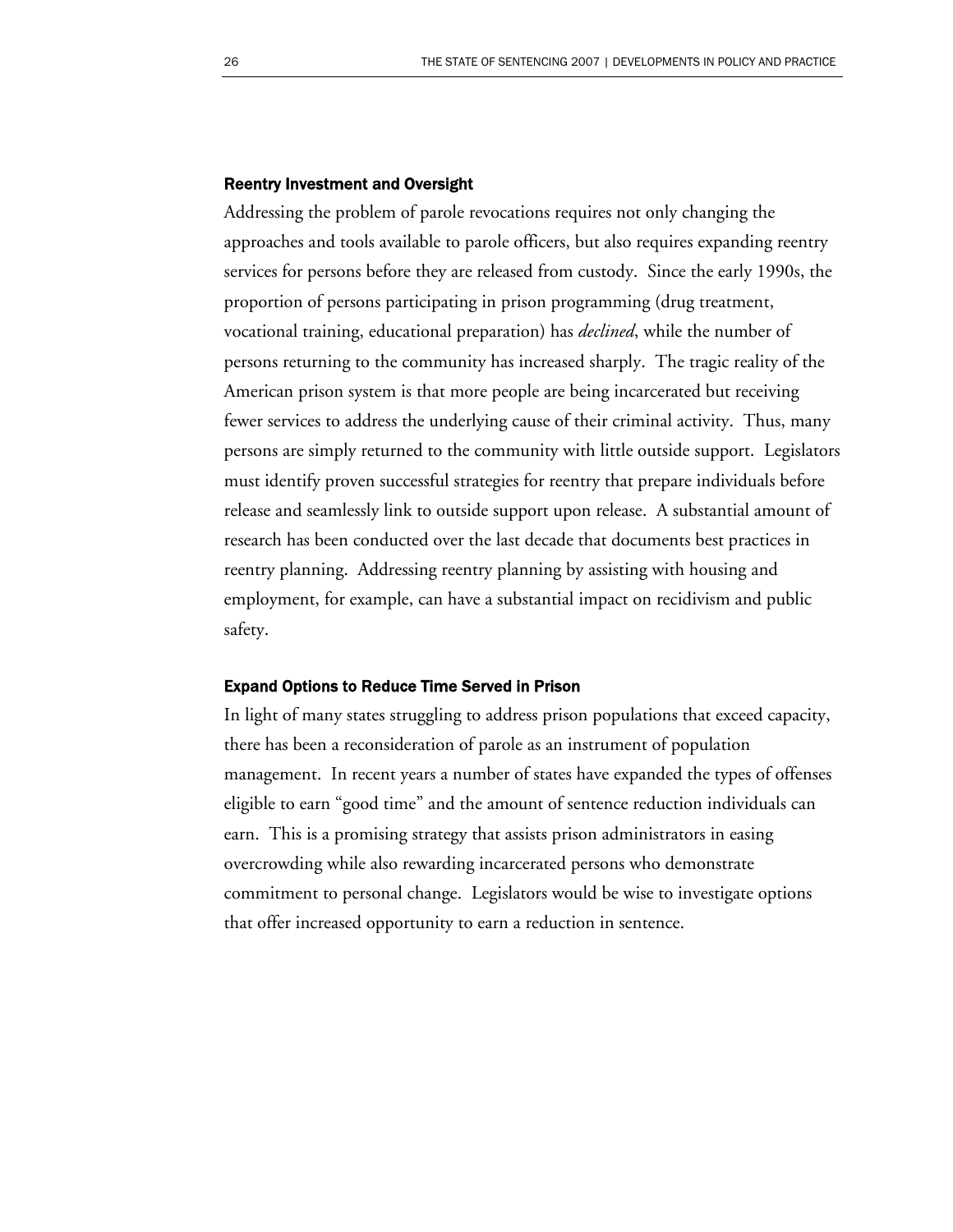

FURTHER READING

Changing Direction? State Sentencing Reforms 2004-2006 <http://www.sentencingproject.org/PublicationDetails.aspx?PublicationID=579>

State Sentencing and Corrections Policy in an Era of Fiscal Restraint <http://www.sentencingproject.org/PublicationDetails.aspx?PublicationID=328>

Incarceration and Crime: A Complex Relationship <http://www.sentencingproject.org/PublicationDetails.aspx?PublicationID=513>